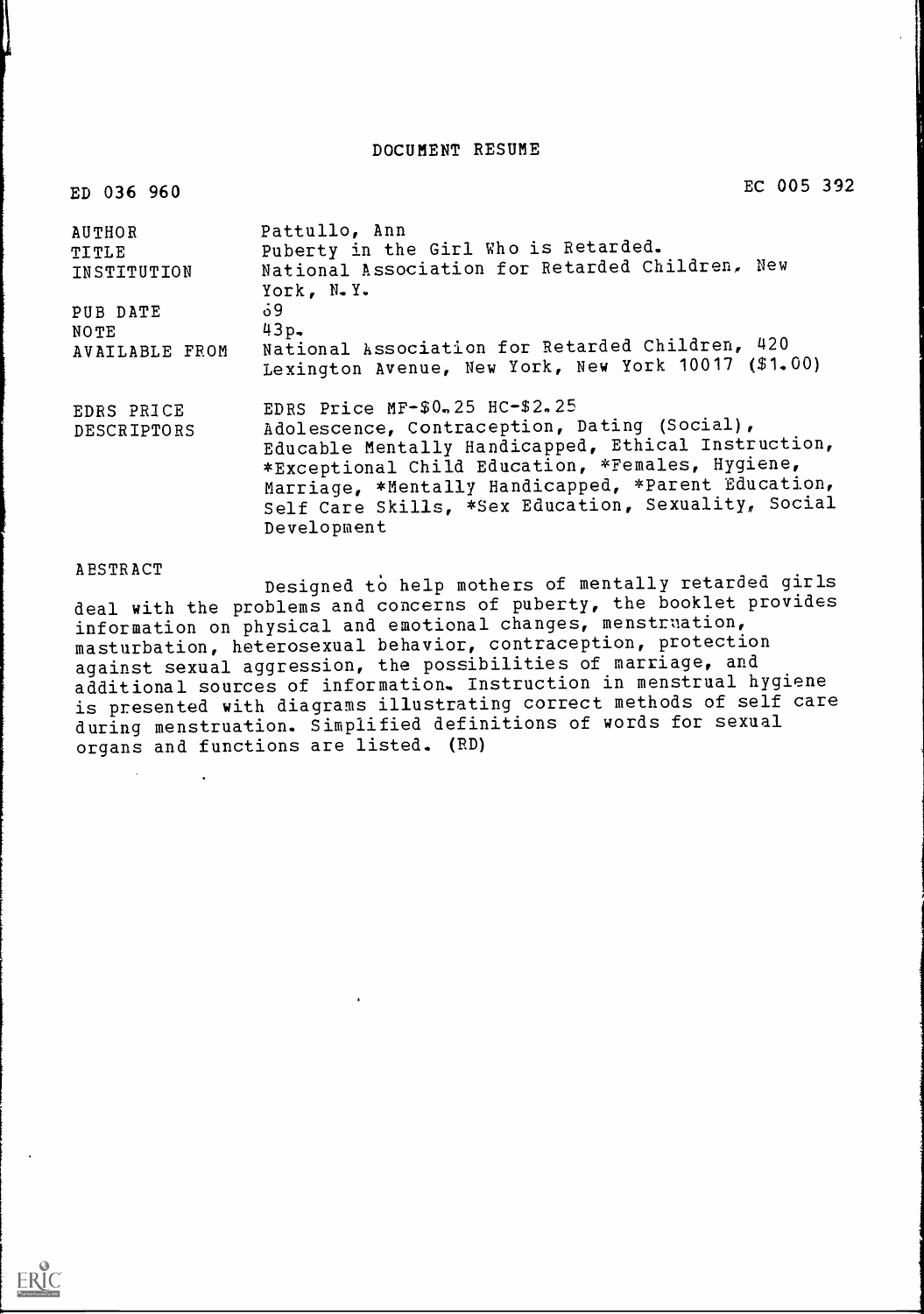

 $\mathfrak{t}^{\scriptscriptstyle \top}$ 

v.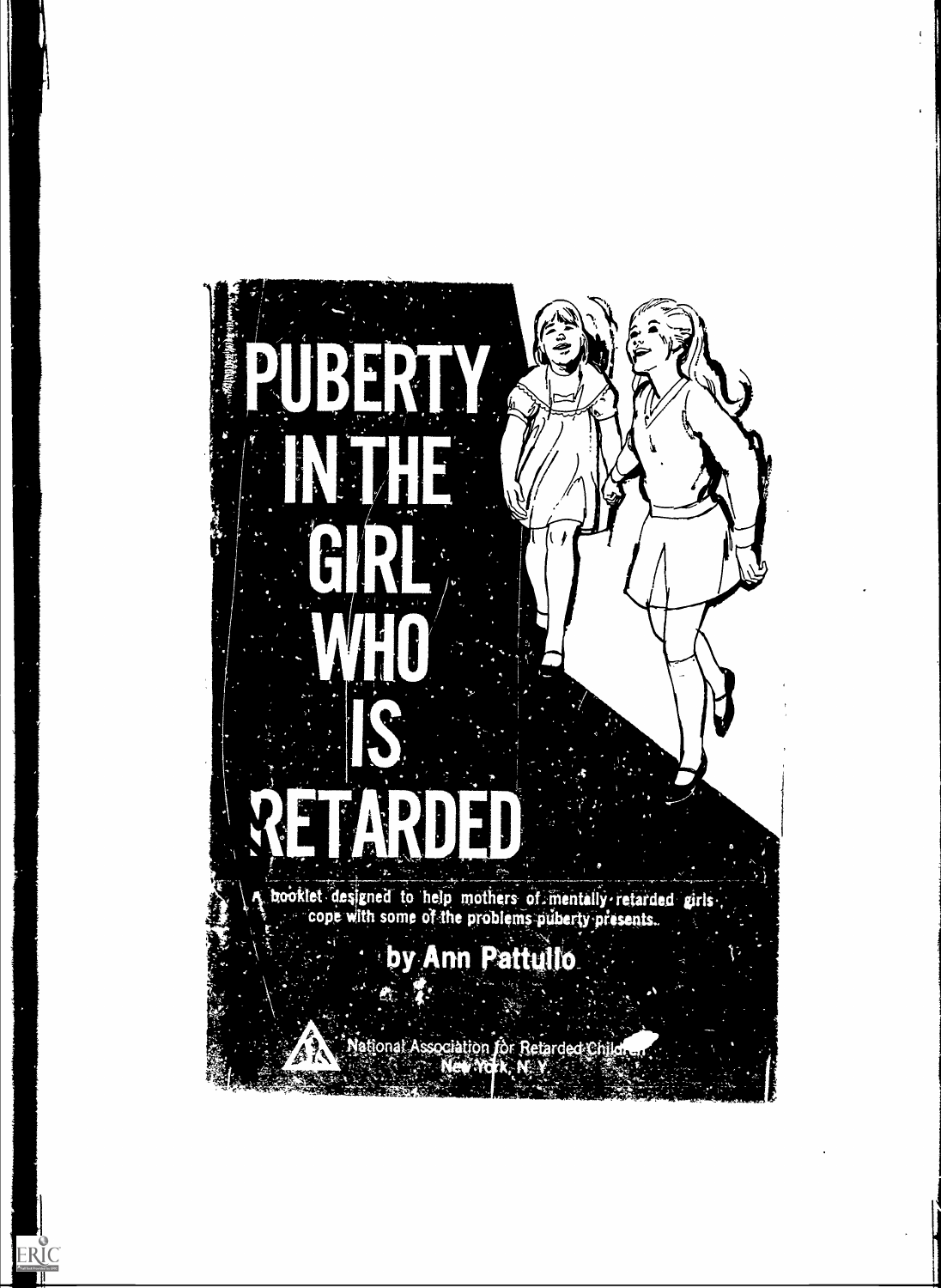#### About the author . . .

Ann Pattullo is a nursing consultant to Child Study Services in Washington. She is employed in this capacity by the Washington State Health Department and by the Child Development and Mental Retardation Center at the University of Washington in Seattle.

Her education in nursing began with basic diploma training at Metropolitan Demonstration School of Nursing in Windsor, Ontario, Canada. Subsequent study was at the University of Washington: Bachelor of Science in Nursing, Master of Nursing, and one year of advanced graduate study.

Mrs. Pattullo's primary research interest since 1965 has been in the area of puberty in the girl who is mentally retarded.

I am indebted to the many retarded girls and their mothers who have shared their experiences with me; and to the mothers, nurses, psychologists, pediatricians, gynecologists, social workers, and teachers who reviewed the various drafts of this publication and made suggestions.

#### Ann Pattullo

 $\ddotsc$ 

#### U.S. DEPARTMENT Of HEALTH. EDUCATION & WELFARE OFFICE OF EDUCATION

THIS DOCUMENT HAS BEEN REPRODUCED EXACTLY AS RECEIVED FROM THE PERSON OR ORGANIZATION ORIGINATING IT. POINTS Of VIEW OR OPINIONS STATED DO NOT NECESSARILY REPRESENT OFFICIAL OFFICE Of EDUCATION POSITION OR POLICY.

> Library of Congress Catalog Card Number 78-104665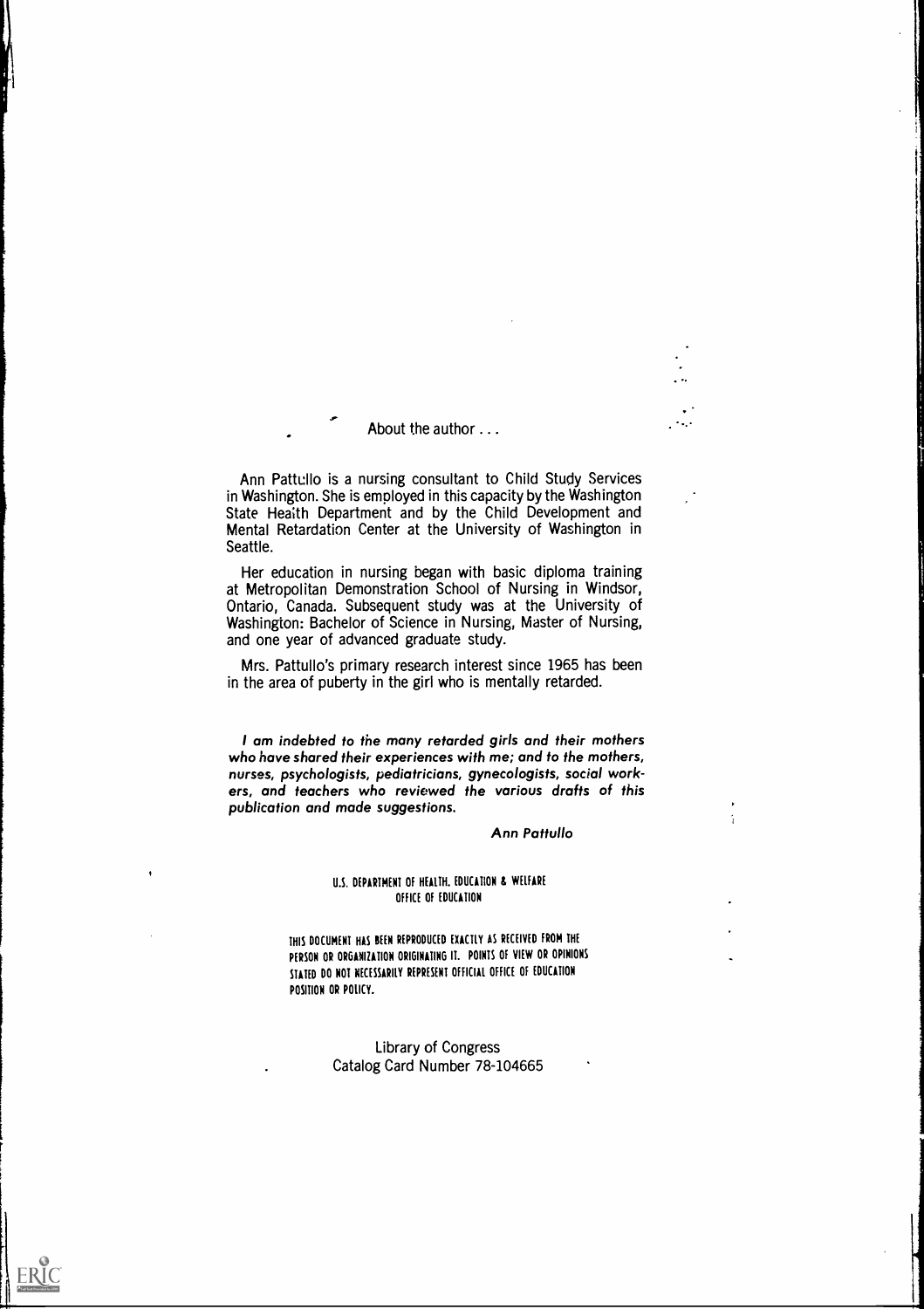# $\frac{2}{3}$ <br>  $\frac{2}{3}$  Puberty<br>  $\frac{2}{3}$  in the in the girl who is Retarded

ERIC



by

Ann Pattullo, R.N., M.N. University of Washington, Seattle

Cover design and illustrations by Neal Adams, New York.

published by



 $19$   $12$  69 National Association for Retarded Children 420 Lexington Avenue, New York, N.Y. 10017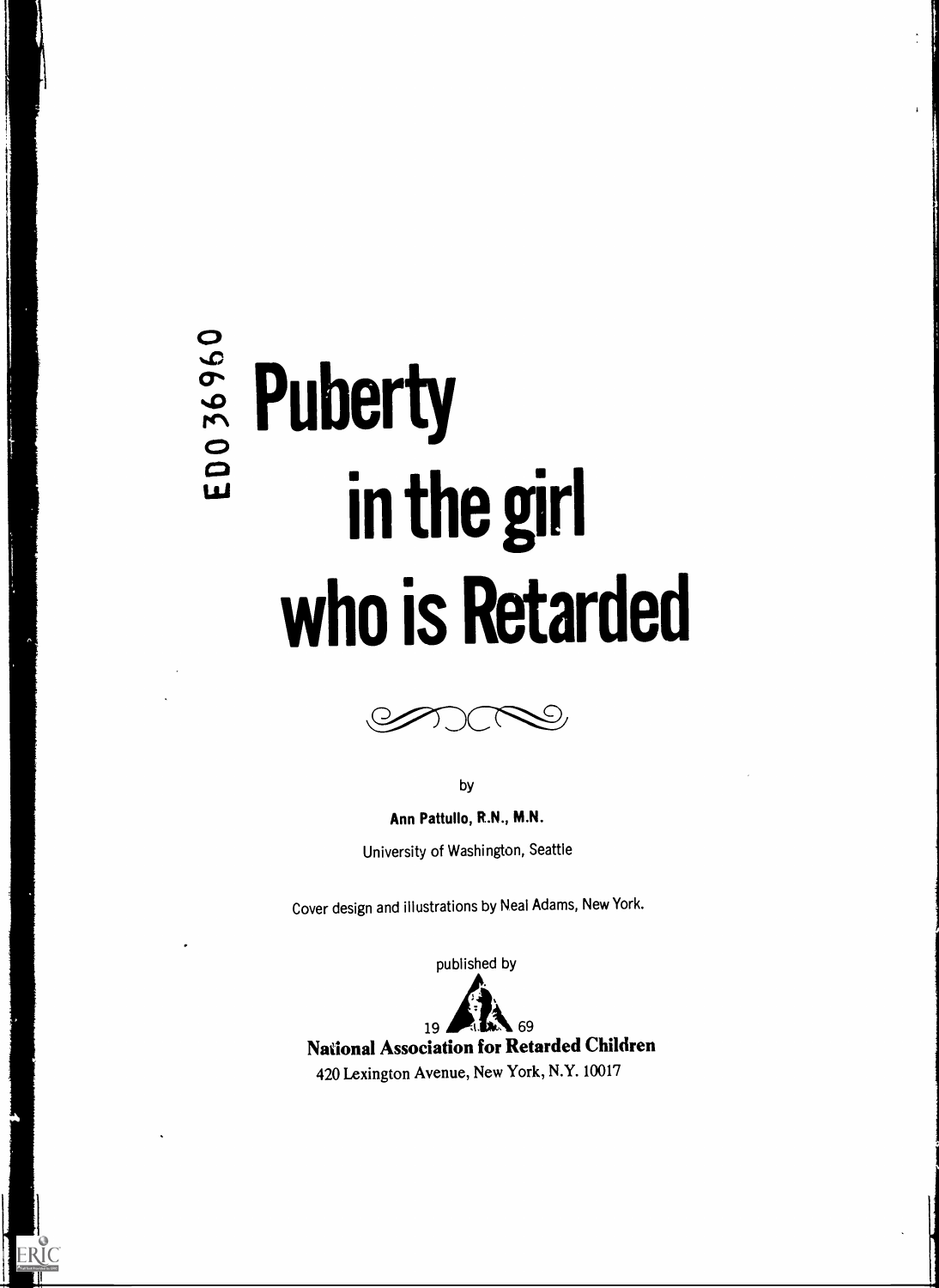# CONTENTS

 $\mathbf{I}$ 

| What About Heterosexual Behavior? 9                      |  |
|----------------------------------------------------------|--|
| Should My Daughter Marry?13                              |  |
| How Do I Teach My Daughter What She Needs To Know        |  |
| How Do I Protect My Daughter From Sexual Aggression?  18 |  |
| Can My Daughter Learn To Care For Herself? 19            |  |
|                                                          |  |
|                                                          |  |



1

i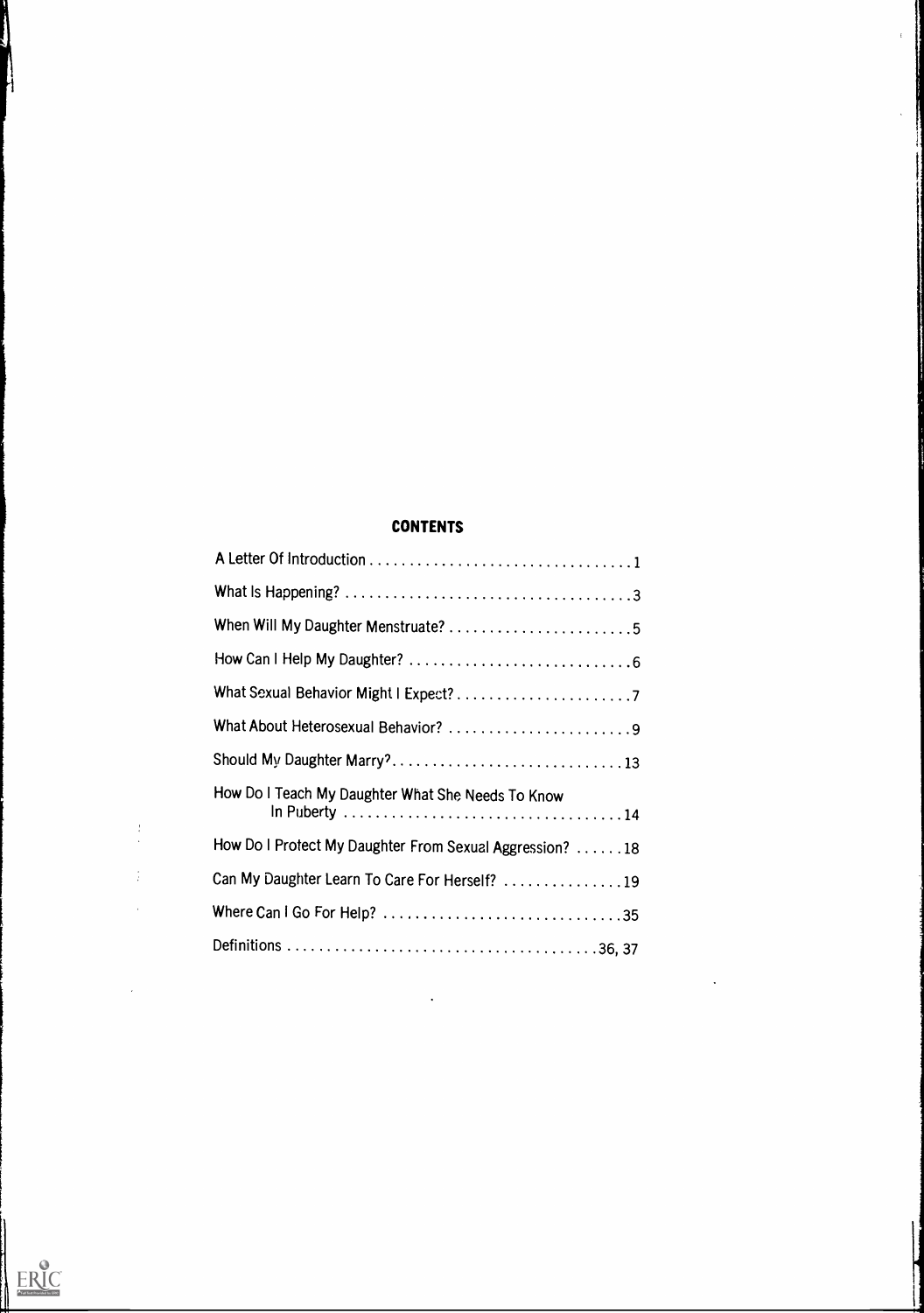### A Letter Of Introduction

Dear Mother,

ERIC

This booklet is an attempt to deal with some of the questions and concerns you may have when your daughter's maturing body tells you she will soon be menstruating. If you are concerned about how to prepare her so that she will be able to take care of her flow and will accept menstruation as a normal body function, then perhaps this information learned from experiences with maturing retarded girls and their mothers will be of some help. At this time, also, you know that the changes you see are indicators that her body is developing the capacity to reproduce. You have been helping her to learn since infancy, and in this new phase of her life she needs your continued help so that she can learn the behaviors which are socially acceptable in a young lady. The explanation you give to help her to under stard why she should behave in this way will depend on how much she can comprehend.

The most important thing to remember is that you daughter is an individual. Just as no one statement could be true of all of us, no one descriptive statement in this booklet will be true of all retarded girls in puberty, nor will all the suggestions offered be appropriate for you and your daughter.

Perhaps of equal importance is for you to remember that your daughter learns from your actions as well as your words. She learns as much, or more, from what she sees you doing, as she does from what you tell her. It will be extremely distressing and difficult for her if the messages she sees and the messages she hears are not the same. To teach her that menstruation is a normal physiological function, you must be calm and accepting yourself. Her standards of behavior will be strongly influenced by those she sees practiced within your family.

Sincerely,

ann Pattel.

Ann Pattullo, R.N., M.N.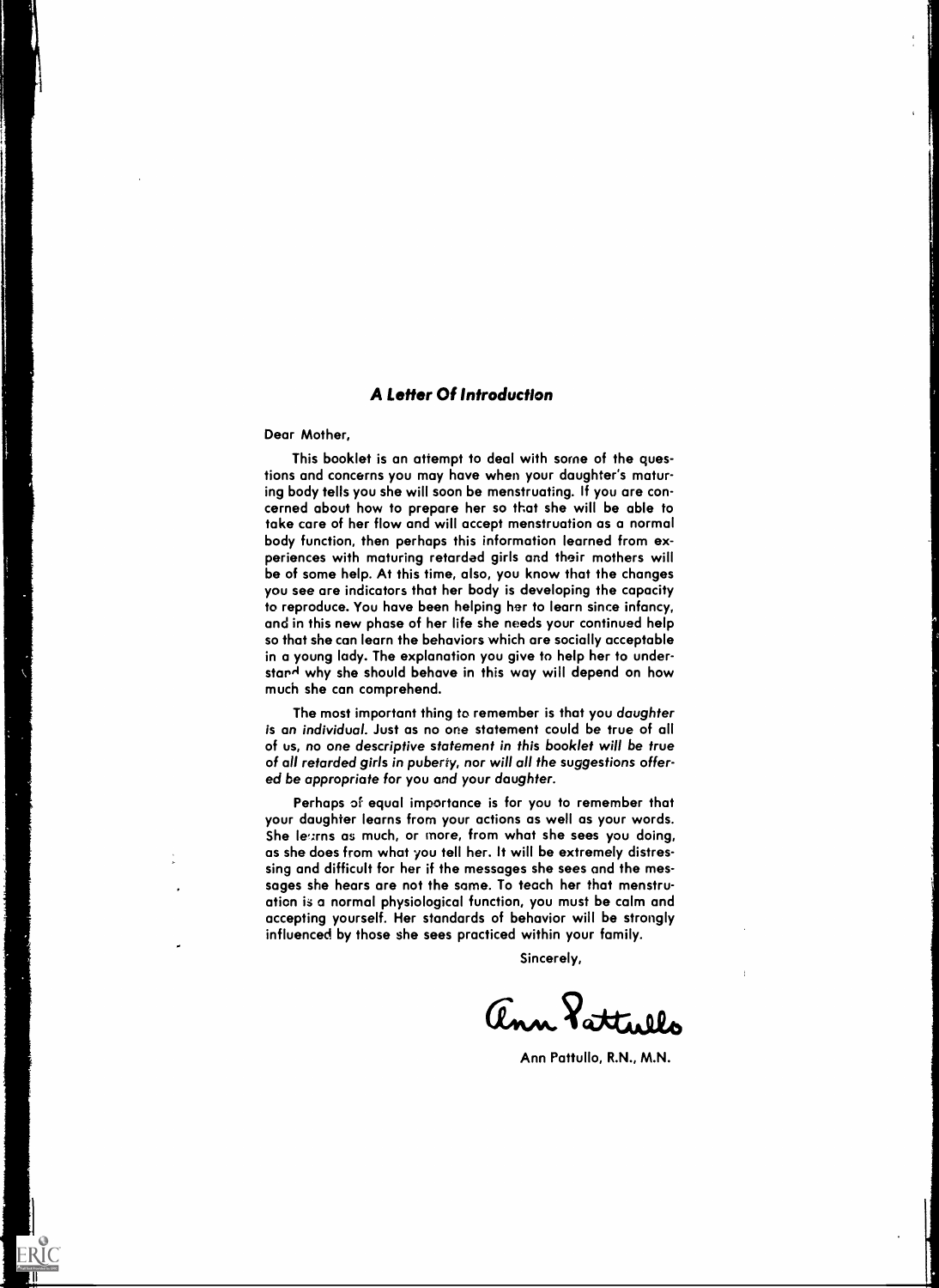Questions Often Asked Answers  $d$  Some  $\begin{array}{c} \overrightarrow{r} \\ \overrightarrow{r} \\ \overrightarrow{r} \end{array}$  $\frac{2\pi}{\pi}$ 

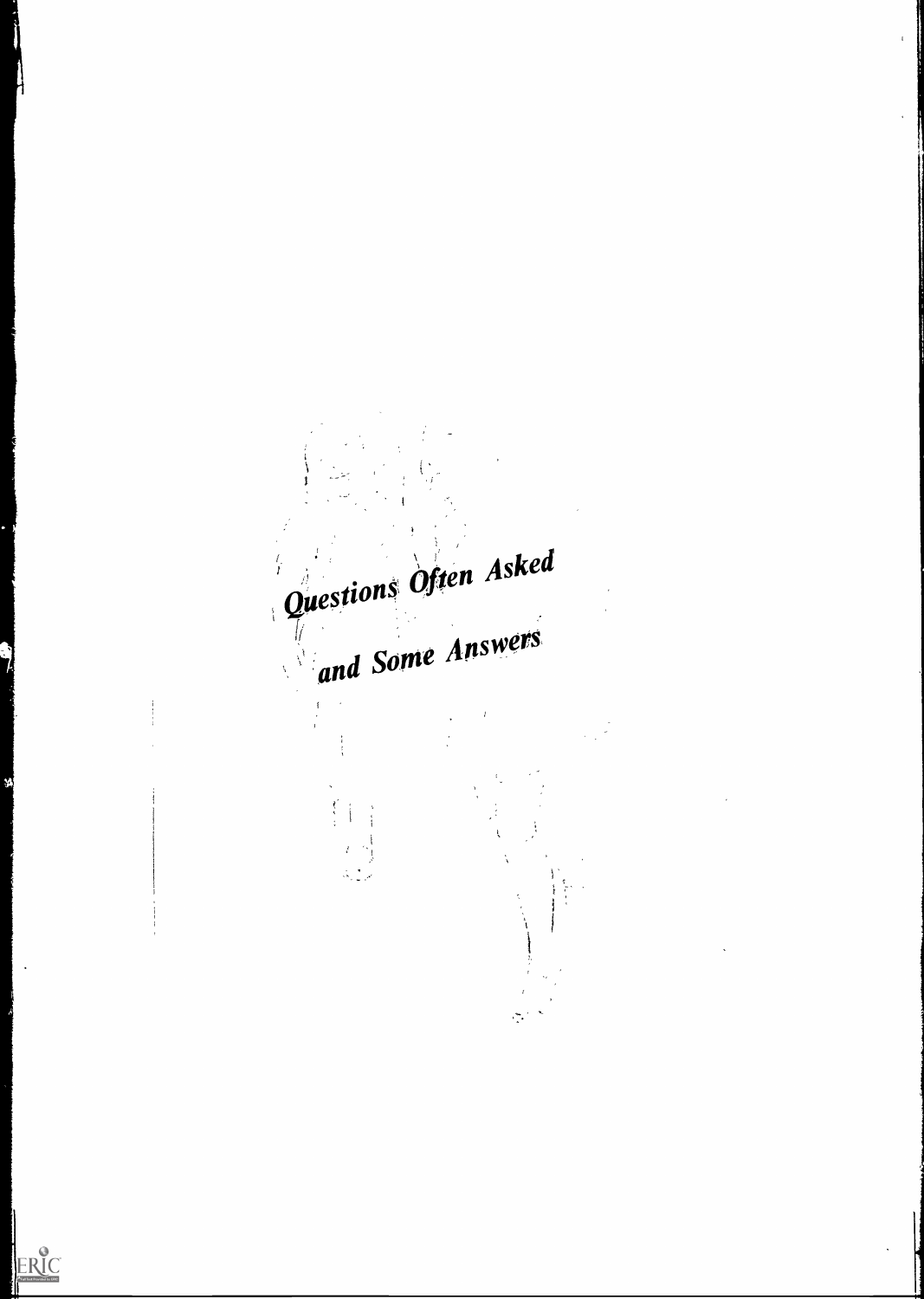# What Is Happening?

This is a time of tremendous change, both physical and mental. Some of the changes are obvious, and some not so apparent from the outside.

# Physical changes you can see in your daughter

The earliest apparent change is the beginning of breast budding with a slight swelling of the areola or the circle around the nipple. Breast budding may develop a little earlier on one side than on the other. Later this swelling will become a small mound shape which includes tissue around the areola and is due to the formation of mammary tissue and the deposit of fat.

There are changes in shape in areas other than the breasts. Fat accumulates over hips and thighs.

There is rapid increase in growth, which seems to induce a constant state of hunger, frequent tiredness, and a new clumsiness in your daughter's movements. The unexpected new dimensions of her rapidly-growing limbs require practice and use before she is able to carry out her intentions to lift a glass gracefully or sit without a thump!

Initially, pubic hair makes its appearance looking long, sparse, downy, and pale. Later, the pubic hair becomes more curly, pigmented, and coarse, and spreads over a larger area. Hair then appears in the armpits and on other areas of the body.

During the growth spurt, sweat glands produce fluid in the armpits which is acted upon by the bacteria normally found on the skin, and a characteristic underarm odor results.

During puberty your daughter will very likely have a whitish

-3-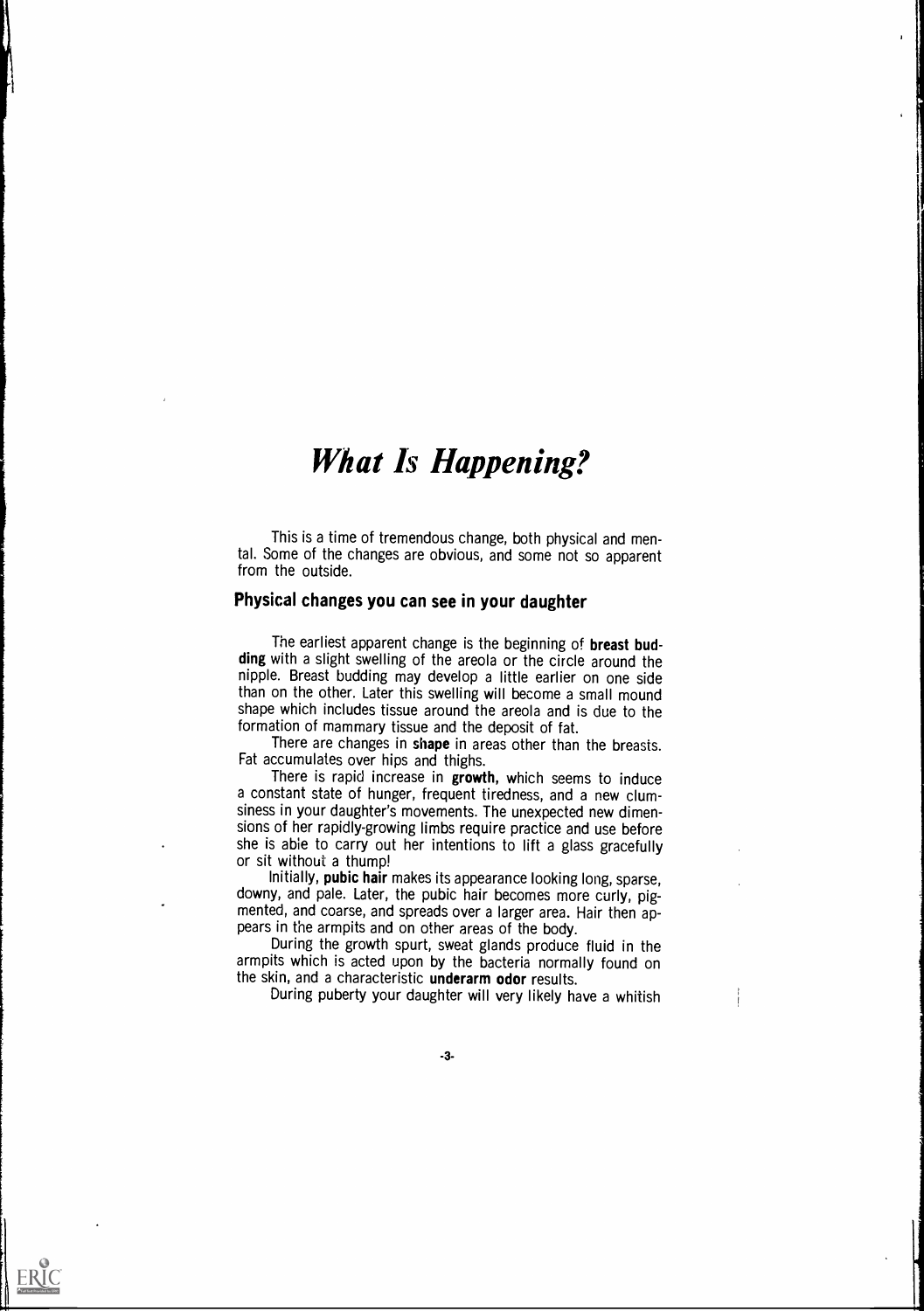vaginal discharge called **leukorrhea.** It varies in a. ount, and characteristically does not procuce an odor nor get very colored.

. .

#### Physical changes you can't see

There are growth changes in her internal organs, including the organs of reproduction which enlarge as the reproductive system matures. The eggs or ova which were partly developed before her birth now complete their cycle, one at a time, about once a month. Unfertilized ova are discarded with other products of the menstrual flow. Early in reproductive development, for as long as two years, the menstrual cycle is often irregular and it is likely that ovulation and fertility do not reach full potential until later.

#### Emotional changes in puberty

All the changes described in the previous secti. n result in changes in your daughter's feelings. Remember your self-consciousness when your breasts first budded, your mixture of pride and fright when you saw your first menstrual flow, your shocked disbelief when an older girl told you how your parents conceived you, and the bewildering excitement when you felt the first stirrings of an awakening reproductive system? These  $\epsilon_{\gamma}$  periences varied for  $\epsilon$ zch of us according to how much we knew about what was going on, how appropriately new knowledge about ourselves was presented to us, when we were told the things we had to know, and how comfortable our parents were when talking about sex with us. The feelings your daughter has during these times will also be dependent upon these factors within her and the way she is helped to handle the changes.

If you have other teenage daughters, you might be aware that some of the behaviors you see in your retarded daughter have occurred in your other daughters: giggling in the presence of boys, increased awareness of boys, and the hypnotic attachment to a transistor radio.The moderately and minimally retarded girls experience the same gradual body responses to the hormone changes of puberty as normal girls do, so an interest in the opposite sex is more likely to occur if the degree of handicap is not too great. The more severely retarded girl, whose awareness of most situations is reduced, may show a passing interest in boys, or none at all.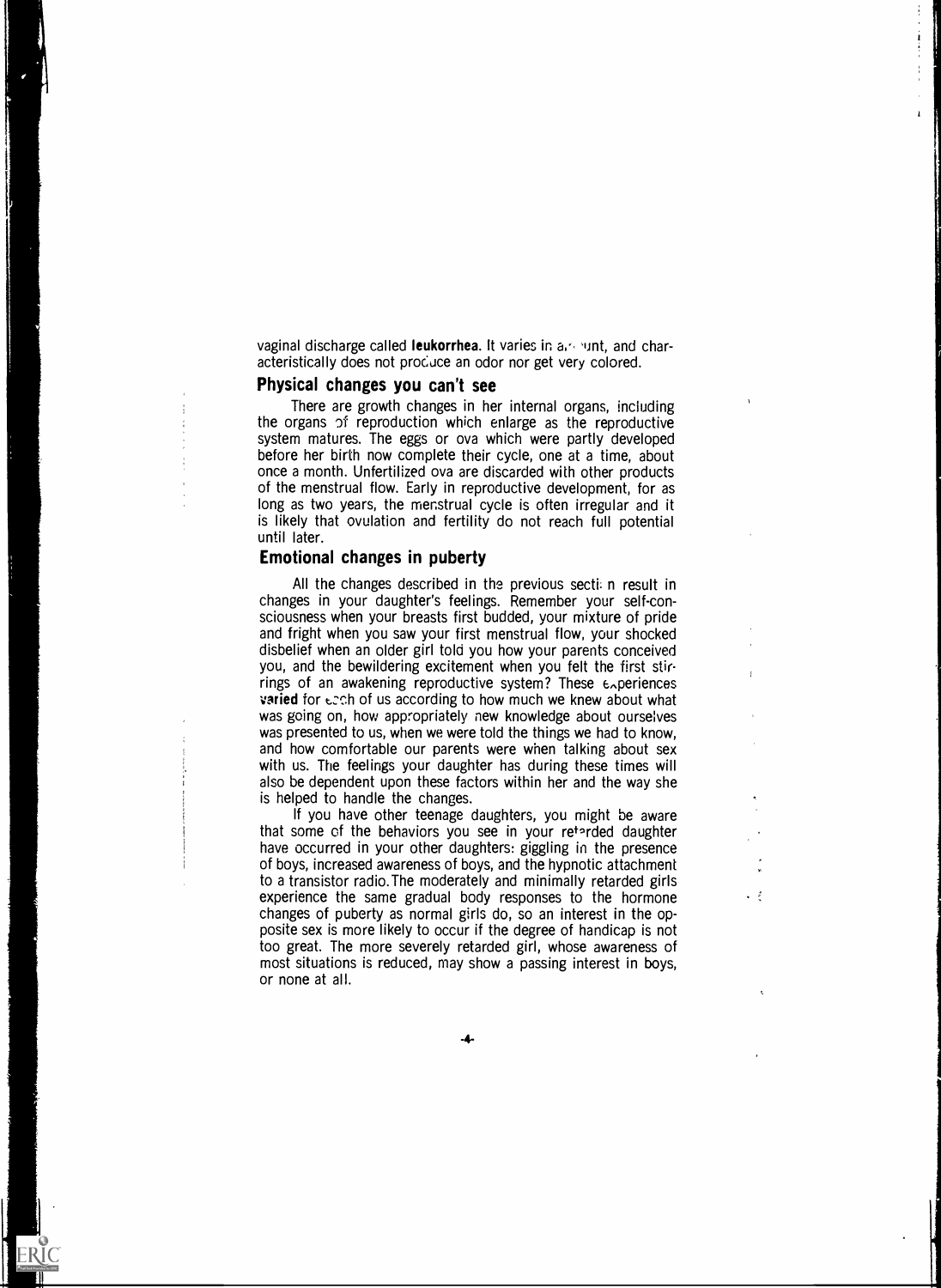# When Will My Daughter Menstruate?

Just as with the girls who have no handicap, there is a wide range in the age of beginning menstruation for retarded girls. Most frequently menstruation begins between the ages of nine and sixteen, but occurrence outside this range is possible. Your own daughter's development will give you some clues about when to expect her first menstrual period. Breast budding signals the beginning of the growth spurt, and it is usually within two years after breast buds appear that menstruation will occur.

# How Will Menstruation Affect My Daughter?

In many ways your daughter's experiences will be like those of non-handicapped girls. Among the girls who are retarded there is as wide a range of experiences as there is among the girls who are not handicapped. Usually, there is a twenty-eight to thirtyfive day cycle with the menstrual period lasting four to five days. Individual patterns may develop which are not this regular or this frequent. Your daughter may be irritable and tired for a day or two before her menstrual period begins, and may have headache or cramping after the flow starts.

Among a minority of retarded girls, seizures have been present since infancy or childhood. For these girls, there occasionally occurs a change in tile pattern of seizure activity during the period of rapid growth and other changes in the body. There might be an increase in the frequency of seizures at this time. Sometimes there is an increase in seizure activity for a week or so before each menstrual period. In some cases, seizures decrease in frequency or disappear following puberty.

The big difference between your daughter and non-handicapped girls is in her ability to learn to cope with her menstrual period, both in terms of accepting it as normal and in managing menstrual hygiene independently.

-r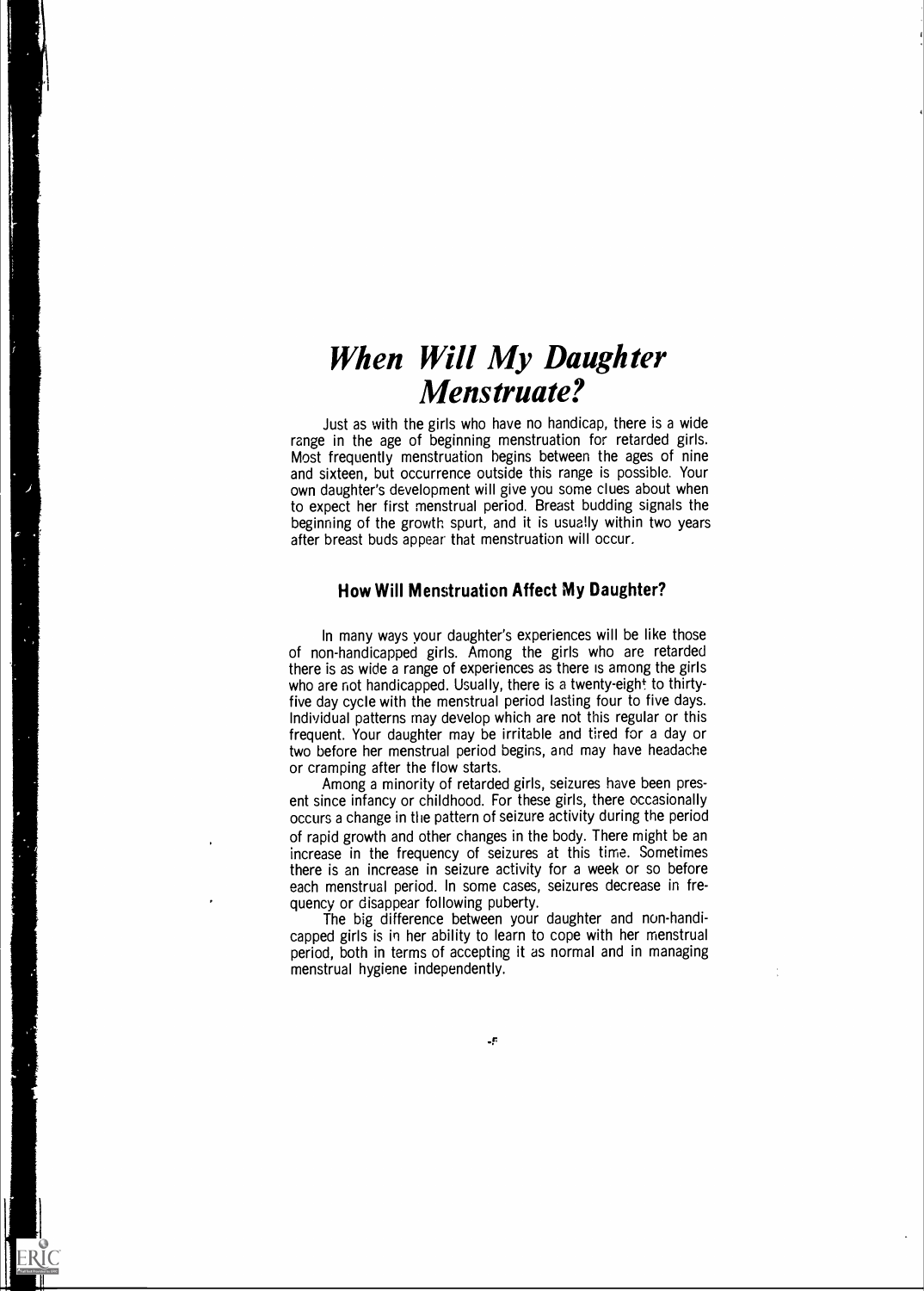# How Can I Help My Daughter?

 $\mathbf{I}$ 

At this time your daughter needs help from you in four major<br>areas: careful health supervision, understanding of the effects<br>of the changes taking place, teaching of the appropriate behaviors<br>when in the company of males,

much; she needs proper rest and diet to meet the demands of her rapidly growing body. Medical supervision by her physician will often provide supportive advice and reassurance, particularly if your daughter's menstrual flo

may need to decrease your expectations of her at this time. Her physician may also be able to help by prescribing a medication which reduces tension, if this is distressing to her, or by prescribing medication which reduces pre-menstrual fluid accumulation, if this is a problem.<br>Your appreciation of the fact that your daughter has sexual

feelings, which may be aroused, will help you to recognize the need to control potential sources of sexual stimulation which may result from sight or touch. Some potential sources of sexual stimulation to avoid would include nudity among family members, close physical contact in unsupervised situations, and liberal sleeping arrangements. Although your daughter has the feelings of a woman, she does not hav

detail a little later in this booklet. General hygiene teaching should include daily bathing of the armpits and the use of a deodorant. Daily washing of the perineum, (the area between the legs), will help prevent an odor from developing, particularly if leukorrhea is heavy.



ERIC

 $\mathbf{I}$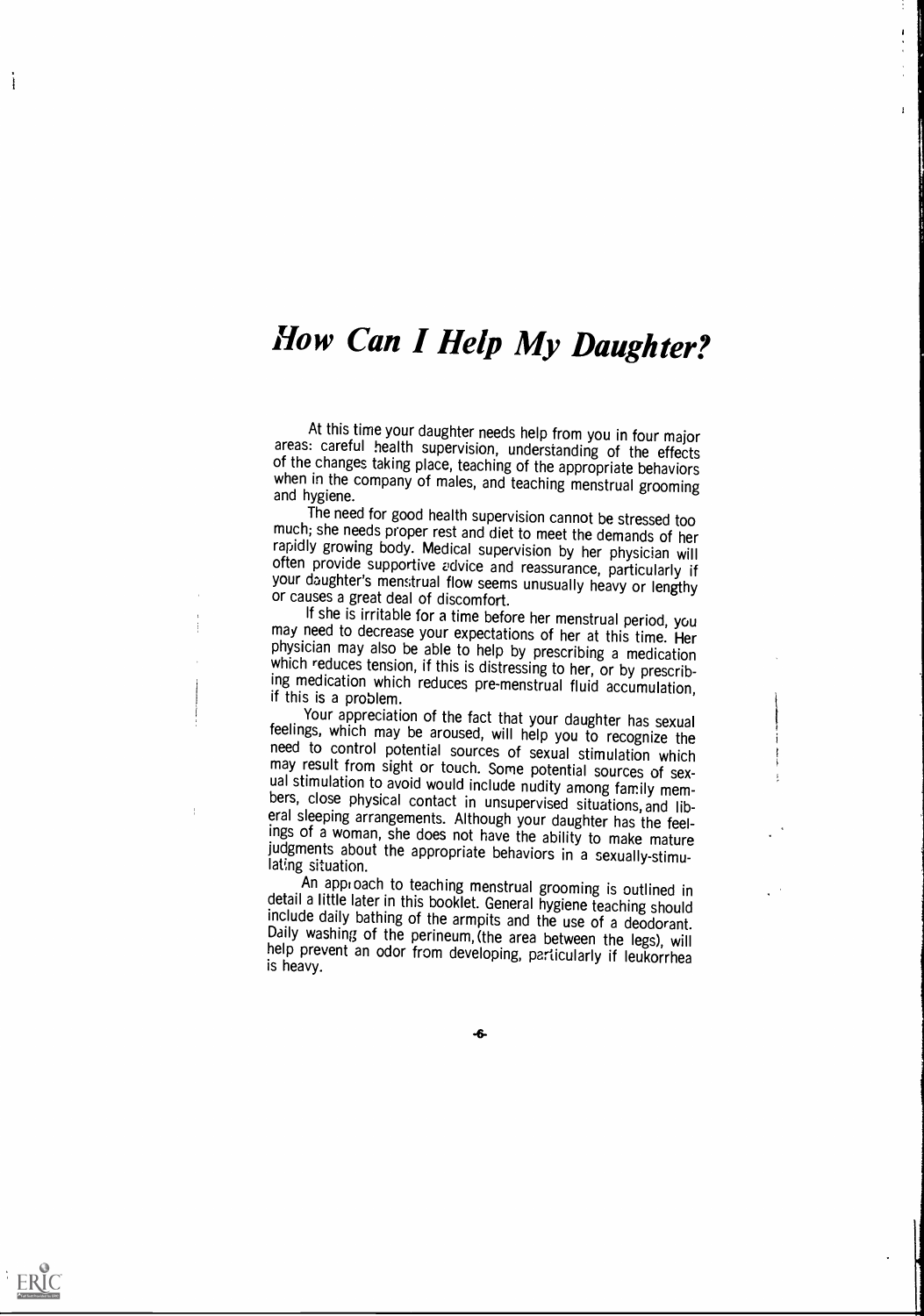# What Sexual Behavior Might I Expect?

In puberty, your daughter may still be learning about her body in the manner of the young child, through touching and feeling. She may learn that touching her genitals produces a feeling that is pleasurable, and so she may continue to do this, or, in an effort to learn about the pleasant tingling which occurs in puberty, she may touch her genitals. The beginning stimulation may be entirely from within her body, a normal response to the new hormone activity which occurs in puberty.

A normal adolescent learns the limits of our culture regarding genital activity, so that such behavior, if it occurs, is kept private. Your daughter needs your help to recognize this fact since she cannot make the proper judgment by herself. If you see her touching her genitals openly, what you do about it will be determined by your attitude which has been built up within you over the years and through your own experiences. You may ignore it, or casually provide an alternative activity without referring to her activity. If you handle the incident in this way, the behavior may not assume any great importance for her and may not occur again. If you appear shocked and very upset your response may make the whole activity a lot more important and perhaps more appealing than it would be, otherwise. However, since genital stimulation is accompanied by pleasurable sensations, it may continue in spite of your response to it.

# Masturbation

 $\mathbf{H}$  and  $\mathbf{H}$  are the set of  $\mathbf{H}$ 

ERIC

The activity may develop from a brief touching of the genitals to the form of self-stimulation which is called masturbation.

-7-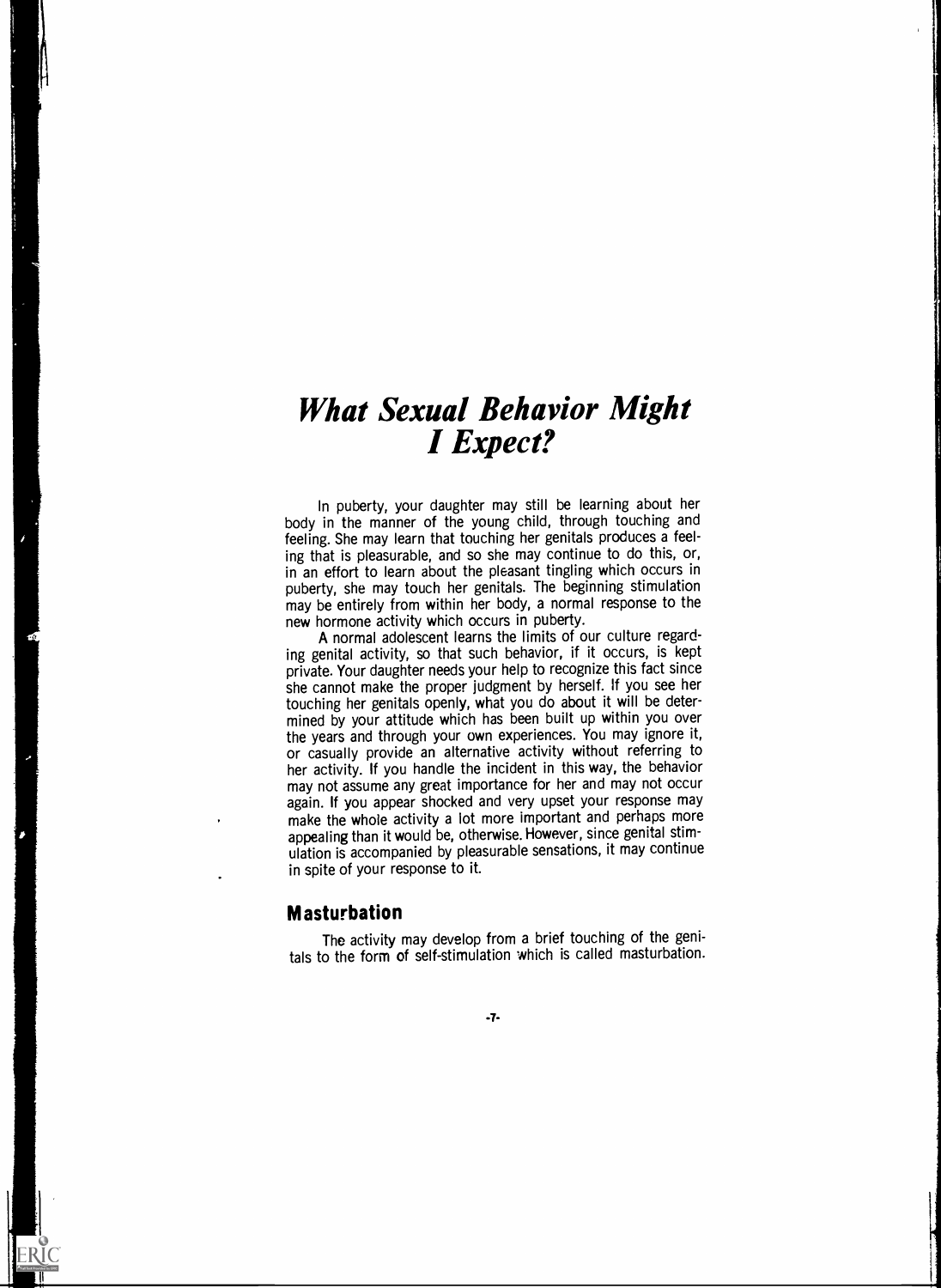In masturbation, rhythmic pressure is applied to the genitals either through handling or through movement of thigh muscles. This rythmic pressure is maintained until orgasm results. If you see your daughter masturbating, you must help her to know that this is a private activity. You will have to tell her that if she wants to touch and feel herself, she must do this only in the bathroom or in her bedroom. To make certain that this lesson is well learned, you must send her to her room with this explanation each time you see her masturbating. If she masturbates in privacy, she has learned the socially appropriate way of handling these feelings, just as the normal girl who masturbates has.

Masturbation is now accepted as a normal phase in developing sexuality. In contrast to the thinking that prevailed formerly, we know that it does not cause any harmful physical effects, provided it is not practiced to the degree that it causes an irritation in the genital area. Masturbation does not cause any mental or emotional difficulties if the practice is not accompanied by feelings of guilt.

# Look for the Cause

If you observe frequent masturbation, you should consider several factors as possible causes or predisposing conditions. It may be related to boredom, irritation or anxiety.

The girl who does not have suitable alternative activities may use the self-stimulatory behavior of masturbation to relieve her boredom. Providing activities which occupy her and. produce some satisfaction may reduce the frequency of self-stimulation.

Irritants in the genital area may result from a lack of cleanliness or from urinary tract or vaginal infection. Some people believe that irritation is produced by tightly fitting clothes or bulky pads. If infection is suspected, your daughter's physician can determine if this is causing the activity. Clues that a physician should be consulted include redness in the genital area, a highly colored or odorous discharge, itching, or increased urination with discomfort.

Some girls use masturbation as a means of handling tension. If this activity increases in frequency, try to see what changes have occurred in her daily routine that may be causing her to



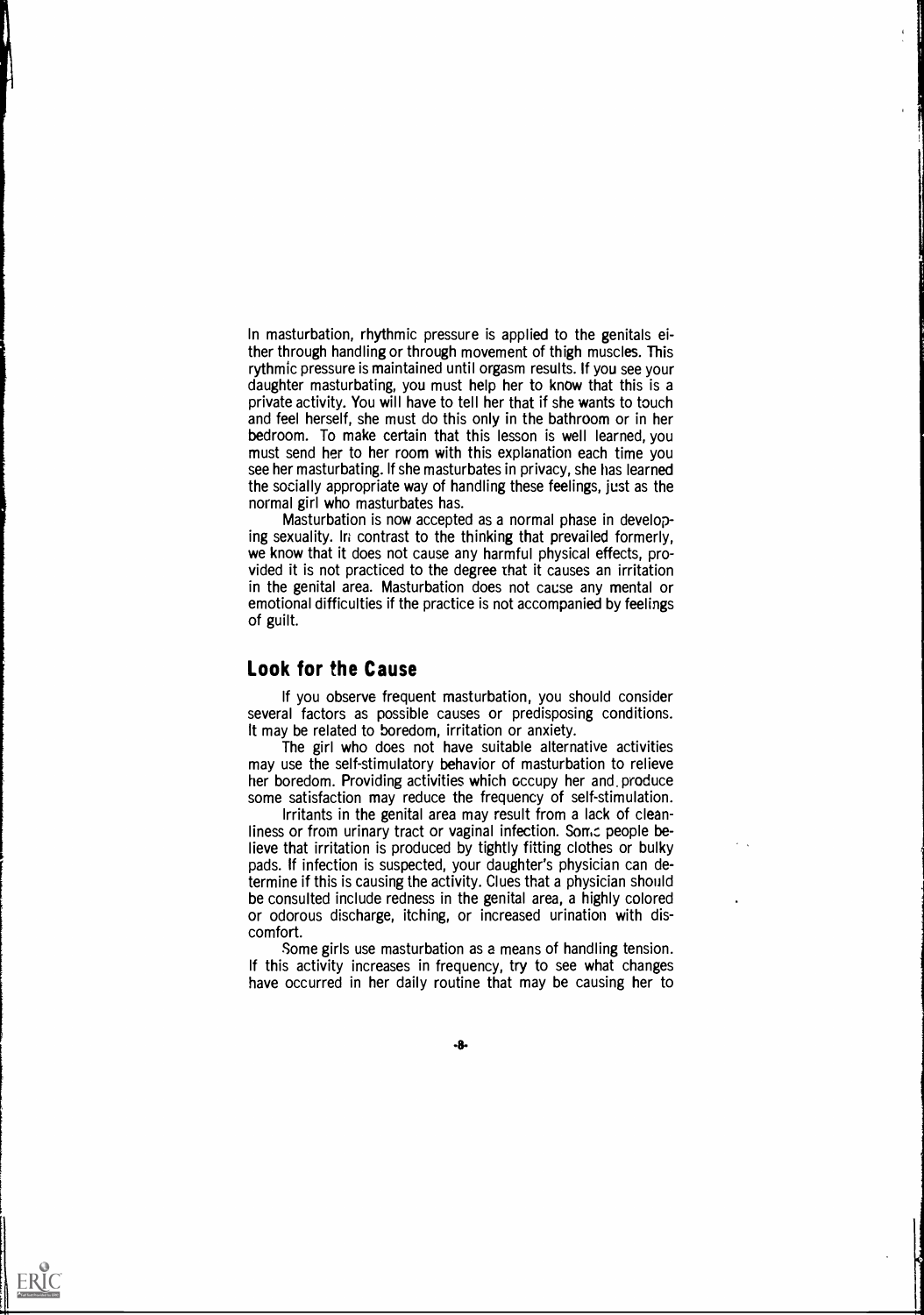feel anxious or stressed. Are there, perhaps. expectations being communicated to her which she feels unable to fulfill? Is she responding to stimulation which to us may not cause sexual arousal or tension, such as sounds we might be less aware of, but which may be creating tei;sion in her? Discussing anxiety or tension with her physician may help you to determine other possible causes for it.

# What About Heterosexual Behavior?

Friends of both sexes, and activities with both boys and girls, can be an important source of happiness and learning for your daughter, as with all adolescents. For the retarded girl, the benefits to be derived from boy-girl relationships can be great if they occur in supervised group activities. How she adapts to these social activities will also help you and your husband to determine whether or not marriage is a suitable goal for her.

What to do about your daughter's sexual behavior should be a decision involving both you and your husband. Both of you have feelings about her sexuality, attitudes about marriage for your daughter, and, perhaps, religious convictions which will influence your decision about how to handle sexual behavior in your daughter. This applies whether you are trying to control masturbation, dating, or pregnancy.

Throughout your daughter's lifetime you and your family have been providing opportunities for her to learn how to live as a responsible social being. At the same time you have been evaluating her ability to achieve the various tasks which contribute to this goal. The early tasks were related to making her independent in the activities of daily living, such as reeding, toileting, bathing and dressing. You also provided for her to learn how to play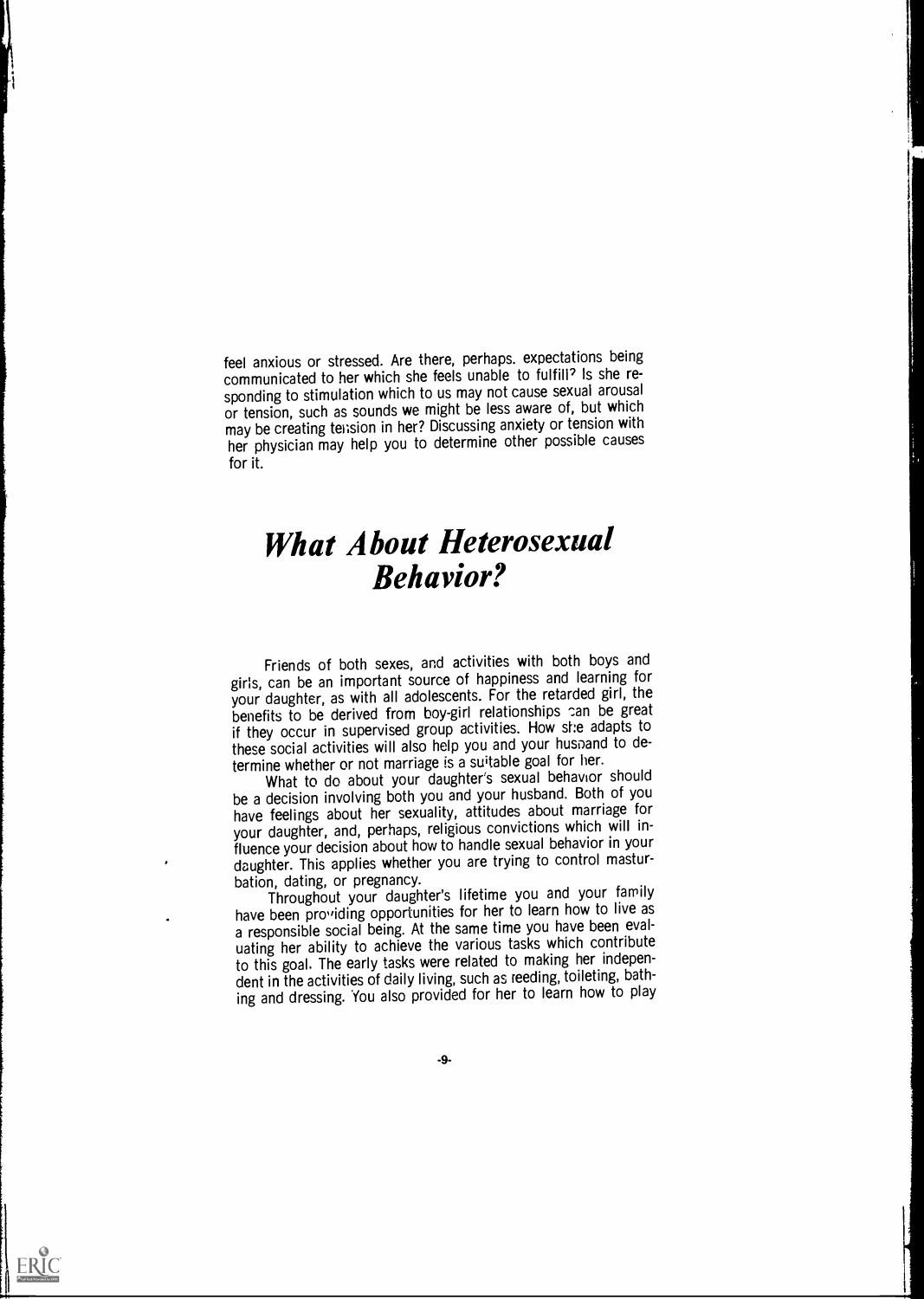and work with others, how to accept limits and to consider other people's rights and feelings. She may have learned to help with household chores and may be able to perform other activities which make her a responsible, contributing person in your home and community.

During this new phase of her life, she needs your continued help and understanding so that she will know that with experience she has a better chance to overcome the awkwardness that occurs in early boy-girl relationships.

# Mixed Group Activities Helpful

Long before she is dating or you are facing the decision about her marriage, she will benefit from involvement in mixed group activities such as social functions connected with her school, church, the local chapter of the National Association for Retarded Whenever you can, observe how she acted and ask her how she felt about what happened. You may recall that you had similar feelings during your own adolescence, and through time, experience, and guidance, you gained skill and confidence in your ability to relate appropriately to the opposite sex.

You may have some fears about your daughter's capability in mixed social situations. Because you cannot be sure of what she will do, you might be denying her the opportunity to develop responsible social skills and to obtain the resulting satisfactions. Through your observations and discussions with her you may learn that many of your fears were unfounded; that activities you anticipated never materialized.

Over time you will be making some judgments and coming to some conclusions about her ability to learn to become com-<br>fortable and relatively adept in relating appropriately to boys and men. Many physicians, social workers, nurses, and psychologists are aware of your concerns and are willing to help you . ork out approaches which are in your daughter's best interests. The less handicapped your daughte she will want to develop a close relationship with a particular male. Such a relationship may lead to unsupervised dating. If you permit your daughter to date, it must be with full realization that she is less capable than a normal girl of considering all the impli-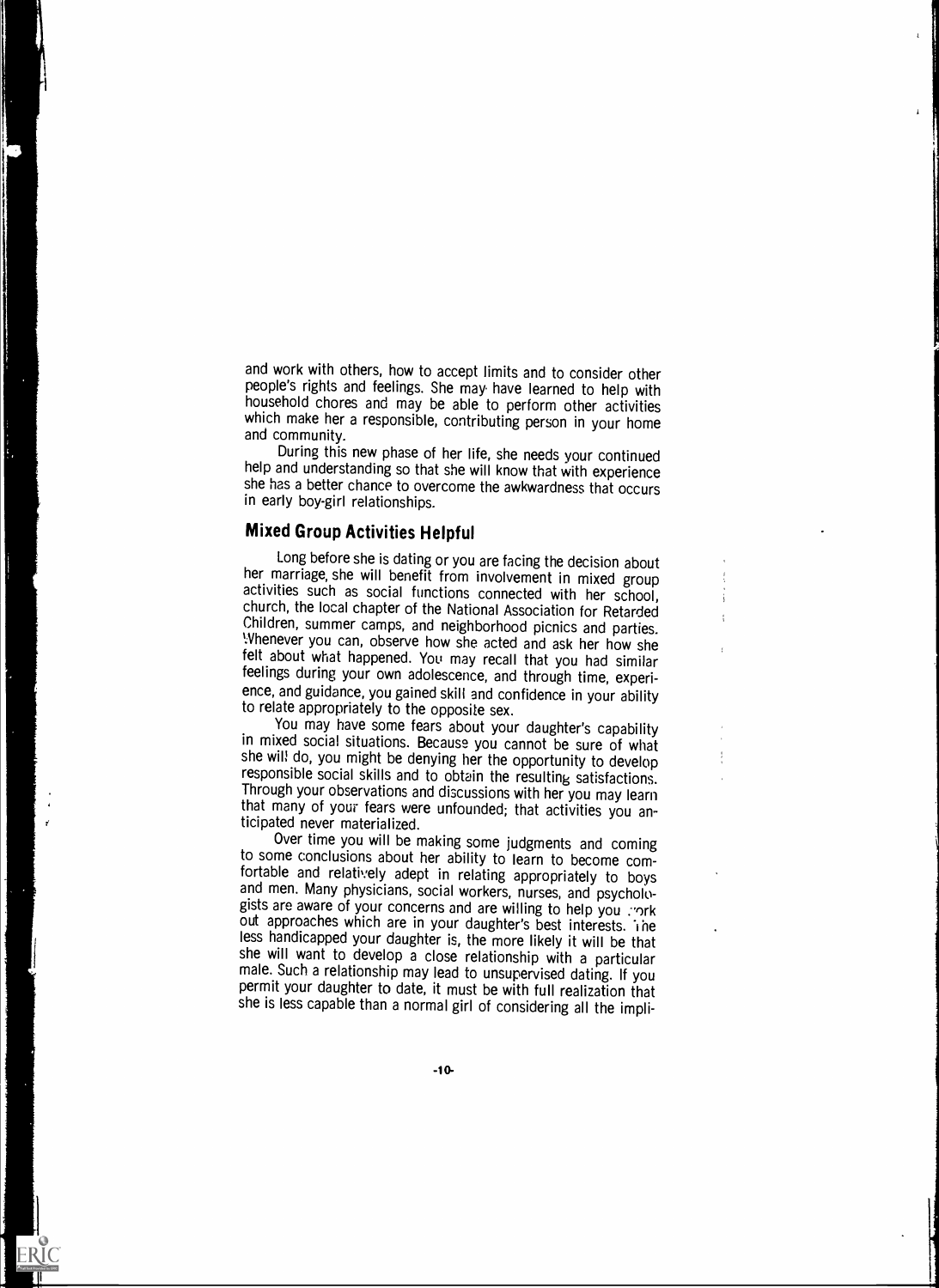cations of becoming involved in sexually-arousing activities.

I

 $\frac{1}{2}$ 

ERIC

Remember, though, that your daughter is an individual. She has had the unique experience of being a member of your family, and has been influenced by your values and ways of behaving. You can learn how responsibly she can behave, and what kinds of situations she has to face while dating if you talk with her to find out what goes on, and if you observe her. If she tells you about necking or petting situations, talk with her frankly about the feelings whicl: were aroused in her and in her date. At this point she needs to know what an erection is, and what the natural course of remaining in such a situation is. As mentioned before, long before this time you have arrived at some judgments about how capable she is in relating with men, and what rules of behavior stay with her. When she begins to date it is most crucial that you make use of the confidence and trust of the mother-daughter relationship to help her to understand why she becomes aroused, why her date becomes aroused, and what this means for both of them. Without this kind of understanding, it is more likely that conception and pregnancy will result from unsupervised dating. If you cannot feel comfortable about how she will handle herself, precautions can be taken.

If you do permit her to be alone with a boy, but you don't want your daughter to become pregnant, your physician can help you to determine how to prevent a pregnancy. There are several ways to do this. The I.U.D. or **intrauterine device** is a small coilshaped piece of pliable plastic. It is inserted directly into the body of the uterus under sterile conditions in the doctor's office. It controls pregnancy by preventing the cells, which have grown from the union of the male sperm and the female egg, from attaching to the nourishing lining of the uterus. Because the cells, which could become a baby, receive no nourishment, they do not grow and so menstruation occurs. This method is more successful after a woman has had a child, and is less reliable if there has never been a pregnancy before because the intrauterine device is more frequently expelled by a uterus which has never been pregnant.

# What About "the Pill?"

Another method of contraception is the pill. The pill is the most reliable form of contraception presently available, except for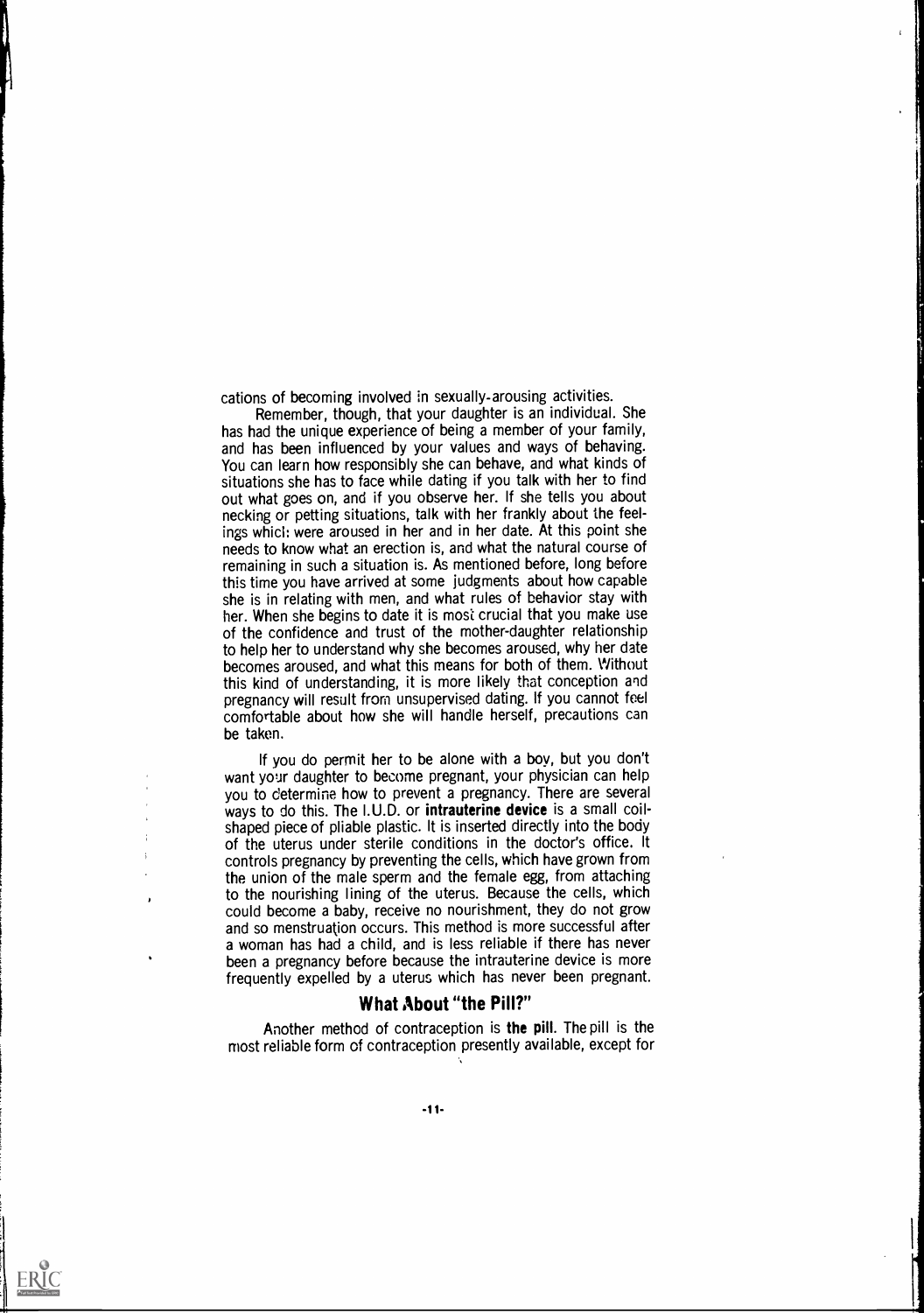permanent methods of hysterectomy and sterilization. Hysterectomy is performed only if there is a disease in the uterus. Tubal sterilization requires that certain medical-legal procedures be followed. Further information regarding sterilization can be obtained<br>by writing to the Association for Voluntary Sterilization, Inc., 14 West 40th Street, New York, N.Y. 10018. There are several kinds of pills or medications for oral contraception and all must be prescribed by a physician. The pill acts by preventing the release of the egg from the ovary. Frequently, when a woman is taking oral contraception or the pill, her menstrual cycle is more regular and her flow changes in amount or duration. Another benefit for which the pill may be prescribed is the effect of reducing menstrual pain or tension. Your daughter's physician will tell you how the pills are taken. It is important that the pills be taken according to the prescribed schedule. This may be too important to leave up to your daughter, so you must be responsible for seeing that she takes the pill on schedule. Other side effects which may occur with the pill include weight gain, mild nausea, and, rarely, some spotting between menstrual periods.

# Other Types Of Contraceptives

ERIC

At this time another method of contraception is being inves-<br>tigated. The method under study provides long-term, but not permanent, sterility. A hormone preparation is injected and slowly absorbed over a period of three months, preventing conception for that length of time. Since no serious side effects have been observed in the investigation, other than menstrual irregularity, this method may be available to the general public within a short period of time. Your physician will be able to tell you about its availability.

Know when your daughter is menstruating; help her to keep track of her periods on the calendar, watch the bathroom waste<br>basket, observe when the pad supply is being used; talk with your daughter. If a period is missed, it may be normal or it may be a pregnancy. An examination of the cervix by the physician two or three weeks after the missed period will show if the softening which occurs early in pregnancy is evident. The physician may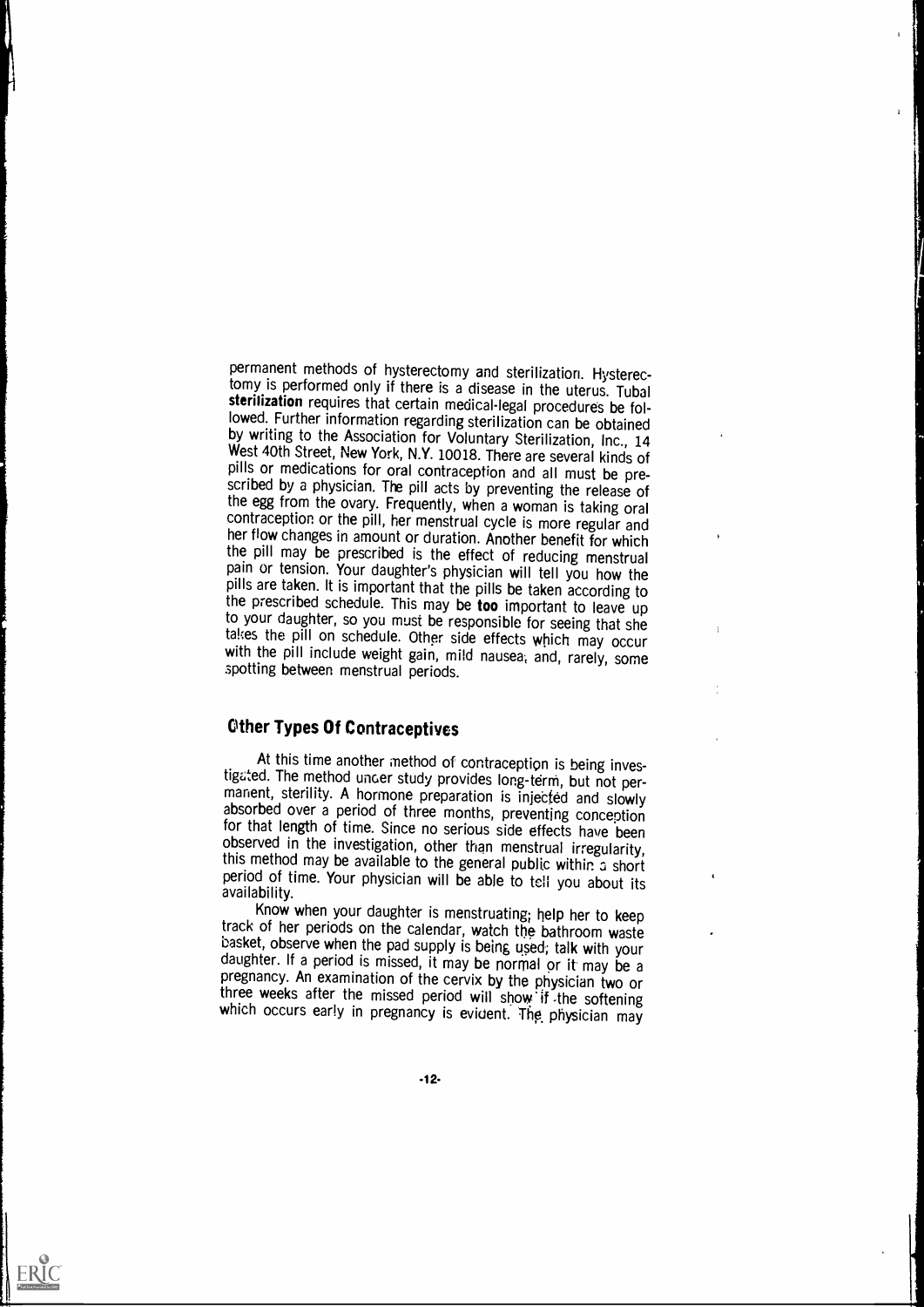choose to do a urine test which does not require an internal examination but does tell if conception has occurred. If pregnancy does occur, your physician can help you decide what is safest for your daughter and best for you. Abortion laws are presently undergoing change. You can find out from your physician or gynecologist whether abortion is available if your daughter does become pregnant.

# Should My Daughter Marry?

Your daughter's marriage would fulfill an expectation held for normal adults in our population and would answer your concerns about what will happen to her when you aren't here to provide for her any more. But, before you encourage your daughter to expect to marry, you would do well to look at what a marriage involves, and realistically assess your daughter's ability to assume the responsibilities which help to make a lasting marriage.

As mentioned in the previous section, your judgments about her independence and social skills have been accumulating throughout her lifetime.

You may decide that for your daughter marriage is not a suitable goal. You may have come to the conclusion that she is unable to assume the degree of independence and responsibility that marriage requires. This is more likely if she is severely retarded and requires fairly constant supervision. She may not even be interested in marriage as it is in real life, and may talk of it as if it is a game to be enjoyed and abandoned at will. If she appears interested in boys at all, it may be a manifestation of her general interest in seeking affection and contact with others. The severely retarded girl generally is not capable of providing the care an infant needs, although she may be capable of becoming pregnant.

The less handicapped girl may be capable of a successful marriage, particularly if she is given training in home management and social skills. The more complex needs of an infant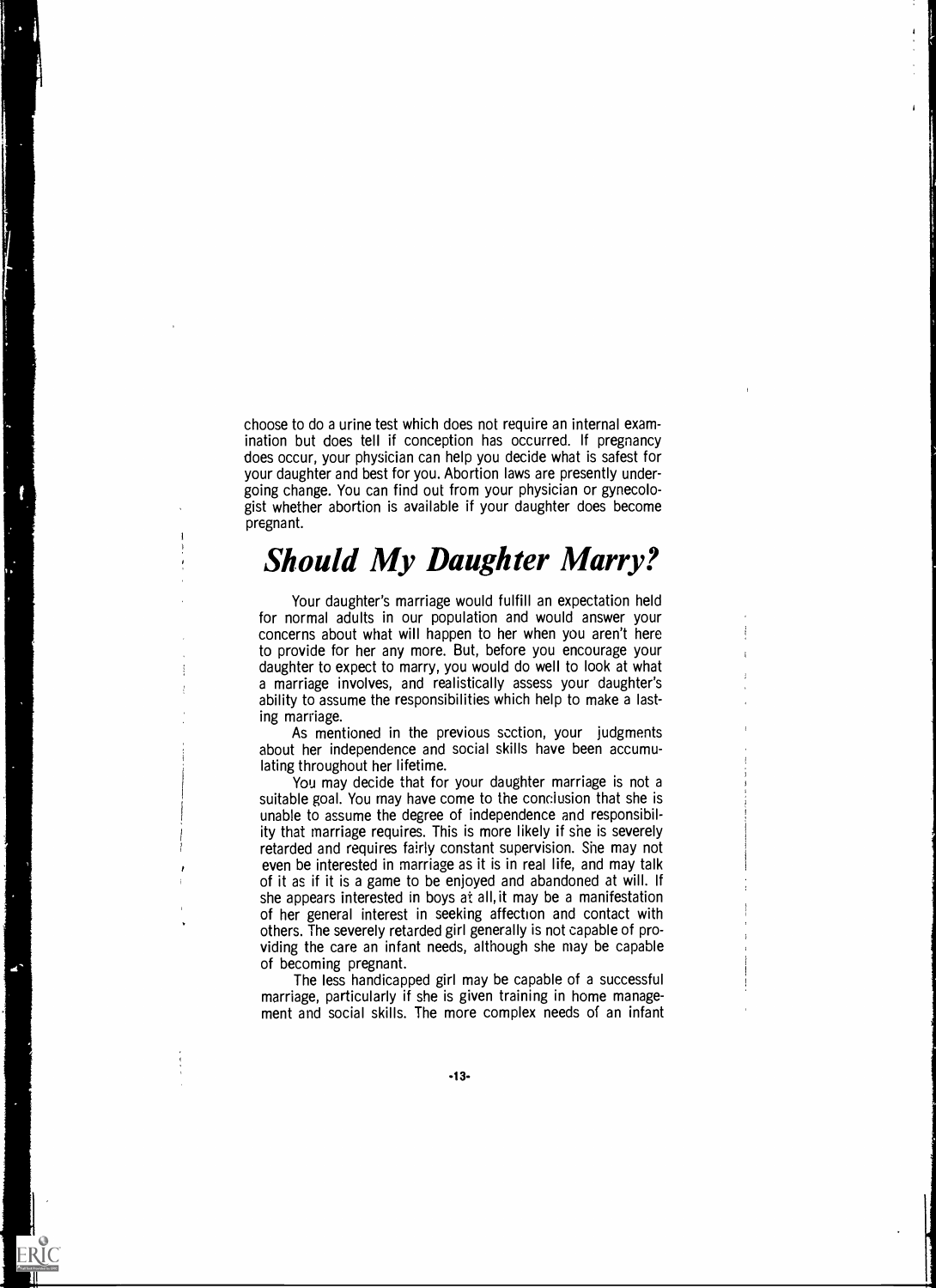may, however, be more than she is prepared to meet, and an otherwise happy marital adjustment may be upset by the pres- sures of child rearing responsibilities.

marriage is essential for several reasons in addition to the one previously stated. Since child rearing adds stress to the marriage which the couple may not be able to handle, theemotional climate in the home will have its' effect on the mental and emotional development of children. There is also the possibility<br>that hereditary influences may produce retarded offspring. Genetic counseling by a physician will help you to decide wheth-<br>er this should be a concern.

There are alternatives to full time responsibility for child rearing. Your daughter might derive pleasure from becoming involved in helping with the care of others' children, such as in a nursery group situation.

# How Do I Teach My Daughter What She Needs To Know In Puberty?

You have been teaching your daughter what it is to be a wo-<br>man since she first became aware of the softness and gentleness of your femininity. You are her first and most important model, and many of the attitudes she develops toward menstruation and her sexuality will reflect the attitudes of you and your family, whether they are spoken or not berty, were unfamiliar to you, then chances are you learned what to expect from your body and from your relationships with others from parents who taught you to be comfortable with your femininity by providing a good example from your earliest childhood. Ideally, sex education does not become an issue at puberty, but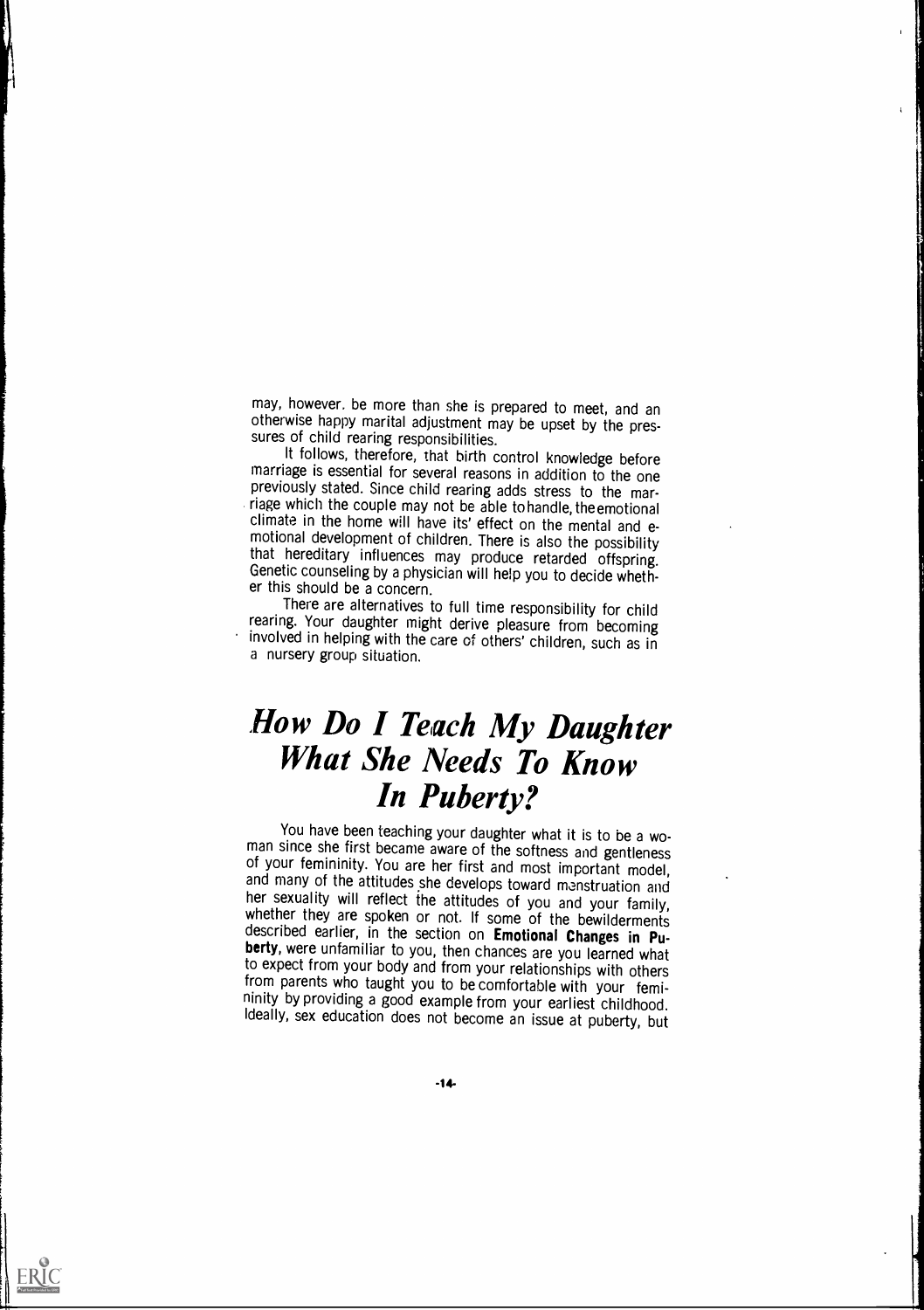has been occurring throughout the lifetime of the child. When questions begin to come, they are answered honestly, within the scope of the child's interest and ability to understand. The answers are specific to the questions, arid examples are provided in concrete or visible ways. It is often useful to try to learn what the child thinks the answers to her questions are, for there may be some fantasy interfering with her ability to understand. The three year old who asks where babies come from is satisfied to know that the baby grows in her mother's uterus. It is usually much later that she wants to know how the baby got there in

í.

the first place.<br>It is quite possible that your daughter has heard some version of part or all of the reproductive process from friends or neighborhood children. It is even more possible that what she has heard was not expressed in medical language nor close to the truth. In order to clarify misconceptions, it becomes necessary for you to learn what her words are for organs and functions. Ask her if she has heard any other words for the vagina, the penis, menstruation, and intercourse. She can learn the correct medical words, but she will need your help to make the appropriate substitutions. The definitions at the end of the booklet may be helpful in this regard. If she demonstrates embar-<br>rassment by withdrawing her attention, tell her that you understand that sometimes, when people don't know what is the truth, they hear and tell stories that they think are secret and shameful. Let her know that you want her to know what is right and that you want to answer her questions. If you are not anxious or embarrassed in the telling, your daughter's anxiety and embar-<br>rassment will disappear. Tell her also that it is best if she talks about menstruation and having babies only with you, that this is a private matter for you two women.

# Answer Her Questions Wisely

ERIC

Your daughter's questions will be an index of her awareness and interest in menstrual physiology and conception. If she asks how babies get into their mothers, she is ready to hear that a man and a woman together make a baby. It is an easy misconception for her to believe that only married people have babies, so it will help her understanding if you tell her that when a girl begins to menstruate, this is a sign that her body has the food for a baby to

-15-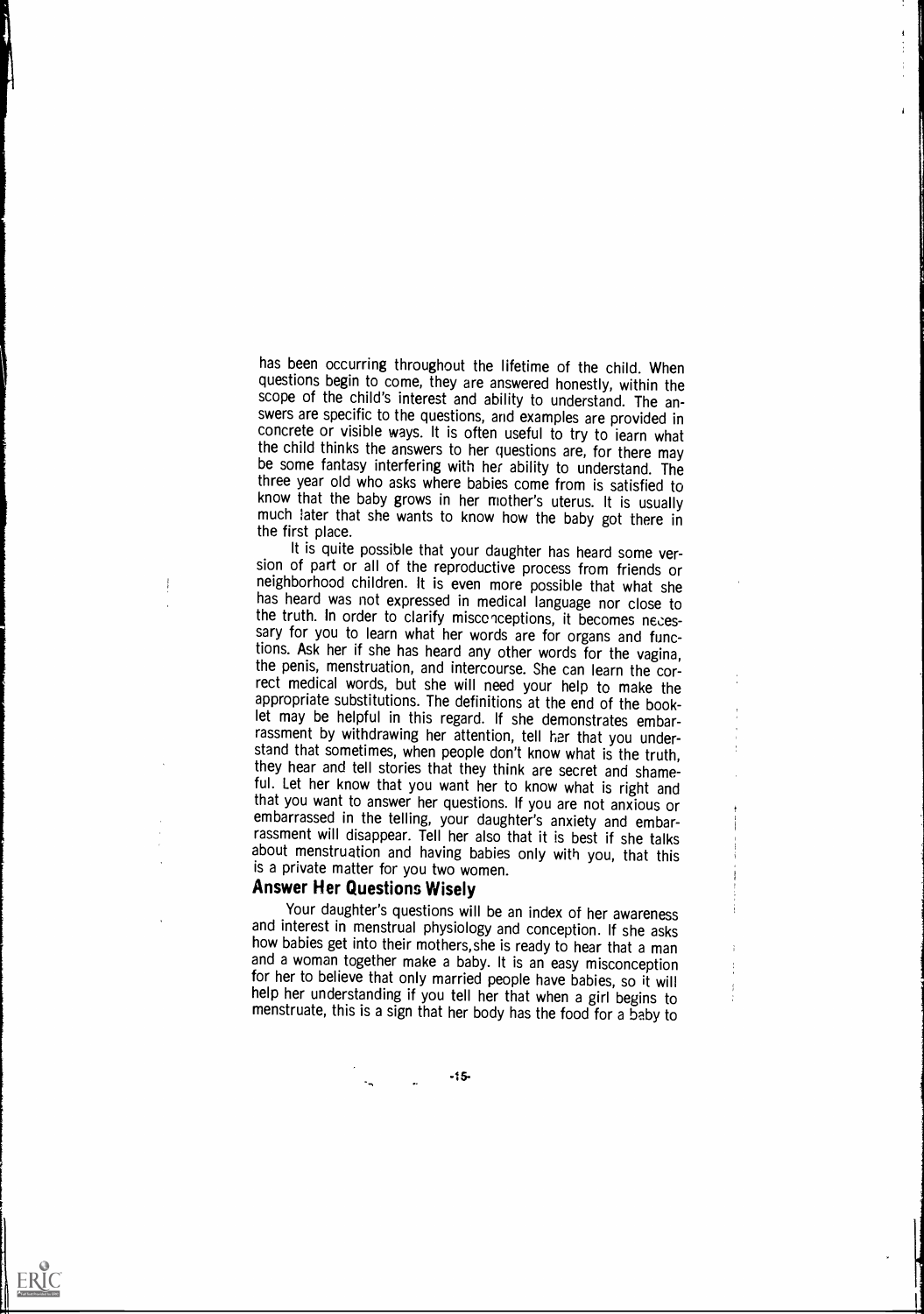grow inside but that looking after a baby is such a big job that<br>two people are needed, a mother to care for the baby and a 'a 'ather<br>to work so he can buy food and a home for the mother and the unity.<br>baby. You can tell

ing, a cotton ball, a piece of string, and a small doll. The coat is<br>laid out flat with the lining facing up and the collar near you. The<br>coat and lining is then shaped like a pear using the portion which<br>is near the hem. pear snape. Describe what happens if there is no sperm in the uter-<br>us by pulling down on the lining which encloses the egg. This is<br>what happens at the time of menstruation. The lining and egg are<br>discharged and the uteru

You might choose to use a book in helping your daughter to understand the facts of conception and birth. How Babies Are Made is a TIME-LIFL Book written by Andrew C. Andry and Steven Schepp and illustrated by Blake Hampton, in which the story of sex is clearly and simply presented. The book will be most helpful if you look at it together.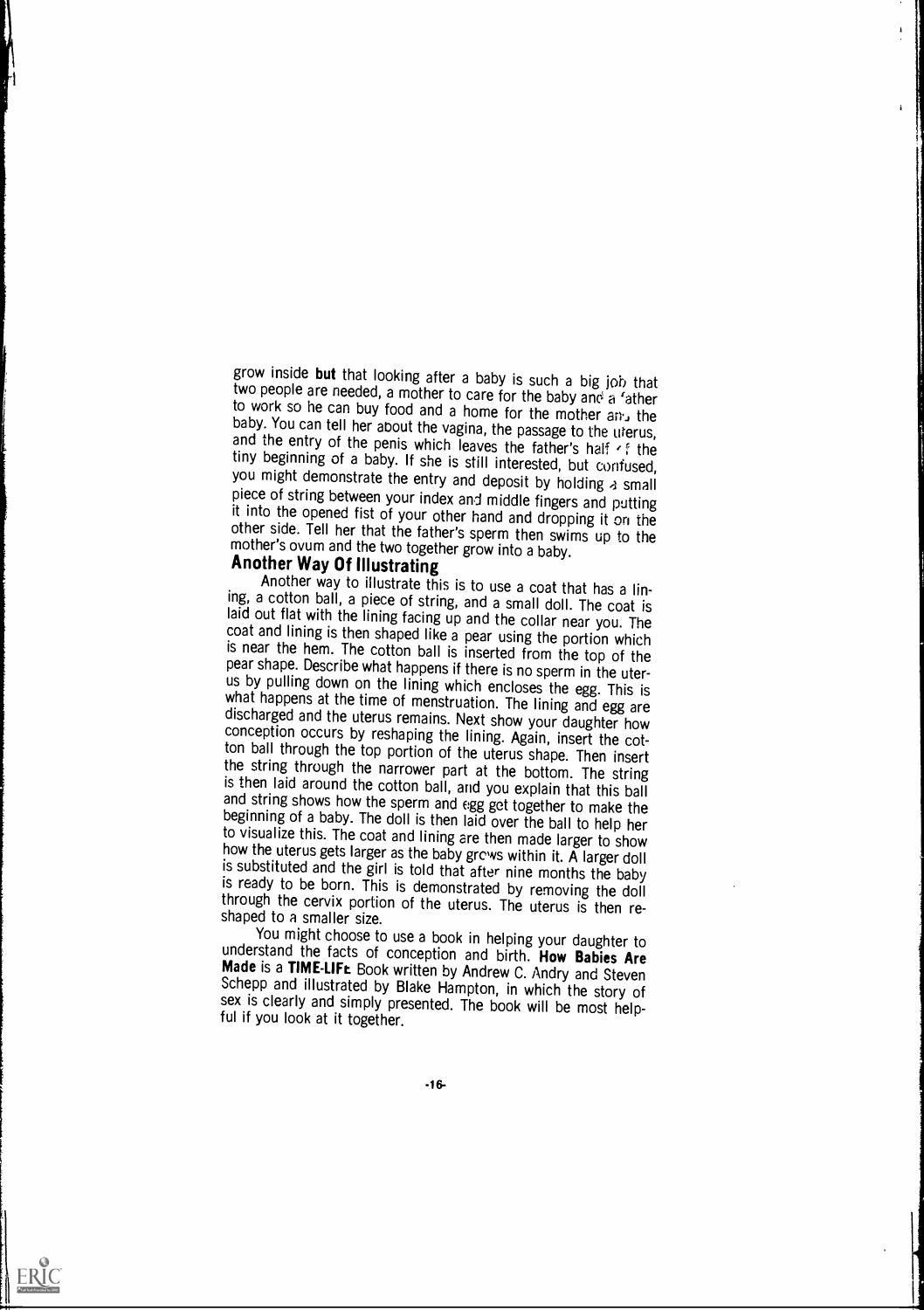

. .

Another visual way to demonstrate the changes in body proportions that occur in pregnancy is to use the plastic assembly kit of a female model called The Visible Woman. It is available in toy departments and is manufactured by Renwal of Mineola, New York. The kit contains interchangeable pregnant and non-pregnant organs of reproduction and breast and abdomen plates. The pregnant uterus includes a model of a seven month fetus.



 $\ddot{\phantom{1}}$ 

j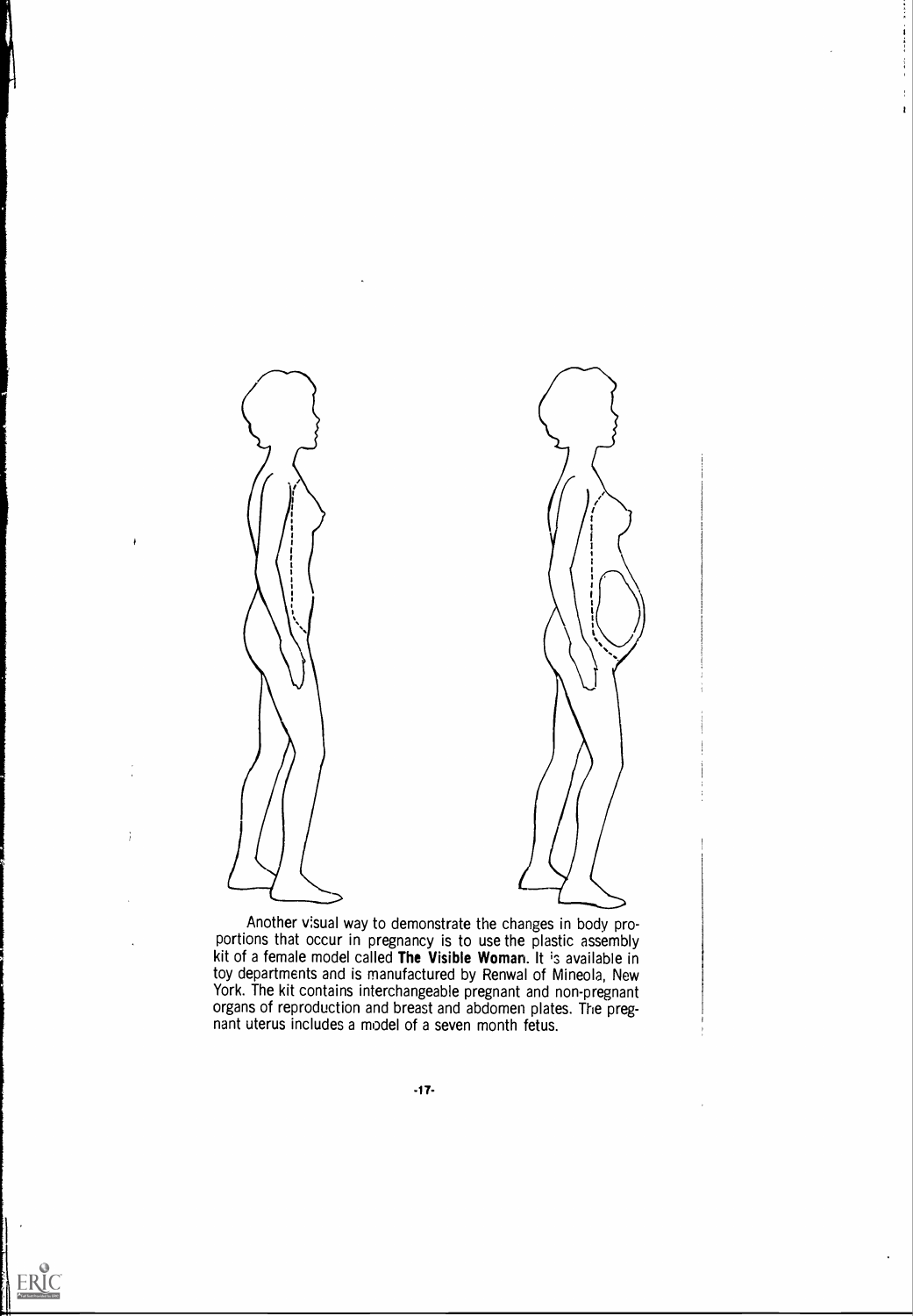Some mothers find that their retarded daughters are able to accept menstruation as a normal body function when they have seen that other women menstruate. These mothers, who are comfortable in doing so, permit their retarded daughters to observe them at menstrual grooming. To maintain the sense of privacy of this function the door of the bathroom is kept closed. Not all mothers would be comfortable teaching in this way. If you are not, then serving as a mcdel yourself would not be helpful. Alternative methods are available. Frequently, a school for handicapped children has classes in which grooming is taught. Perhaps your daughter's teacher would be willing to have her class learn how to attach a pad to a belt in the same way they learn how to shampoo and set their hair or clean and file their fingernails. In this way your daughter could learn that all women use hair and finger grooming materials, and materials which provide for menstrual sanitation. Be certain to tell her that you and her sisters also menstruate.

# How Do I Protect My Daughter From Sexual Aggression?

Here again you must be guided by what you see your daughter doing when she is with a boy or man, and by what she is able to understand. The more handicapped she is, the more supervision she will require, and the more specific your instructions must be. Remember, your daughter may not be able to make appropriate judgments in nev, situations so she will have to depend on rules she has learned. She will learn the rules better if they are practiced by all females in your family. The rules must be clear, explicit and consistent, most especially for the more severely retarded girl:

-18-



||<br>|-<br>|-|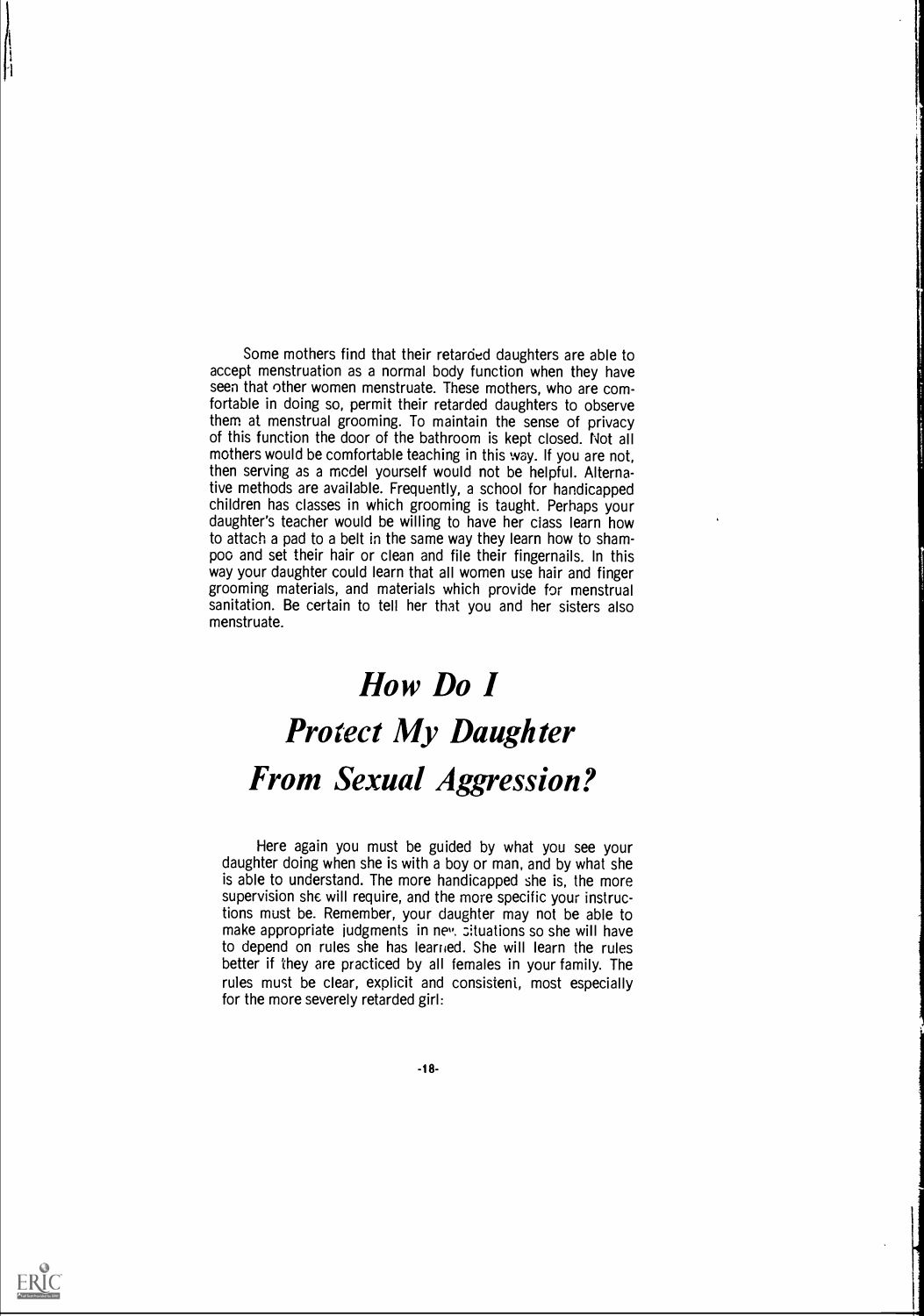Dresses are kept down, not lifted so that legs and panties show. Buttons are kept fustened. When sitting, the knees are kept together. The bathroom and bedroom doors are kept closed during dressing and undressing. When bathing, the bathroom door is kept closed and if something is required such as a forgotten towel or soap, mother or sister is<br>called, not father, brother, or uncle. A young lady does not throw her arms around male strangers or friends. If touch is desired, a handshake is substituted. If anyone tries to lift her skirt or touch her under her skirt, she must tell mother or teacher immediately. She gets into a car only with mother's or father's permission. At a picnic or on a playground, she doesn't wander away from the group with a boy. Wandering around the house half-dressed with bra, panties, or breasts exposed is not permitted.

i

In addition to these rules, and more like them, it will be nec- essary for you to be certain your daughter's clothing is not too tight and revealing. It may also be necessary for you to maintain close supervision of your daughter so that she is not alone for<br>any length of time. If she gets home from school before you come home from work, make certain someone you trust is supervising<br>her activity. If she has to wait for the school bus, have her wait<br>where you or a neighbor can observe her.

# Can My Daughter Learn To Care For Herself?

Your daughter has to learn this task in the way she learned other grooming tasks, slowly and with a great deal of structured guidance from you. This means that attention must be paid to the conditions of learning and that each action in putting on a pad and removing it must be broken down into small, specific steps.<br>It might be helpful for you to look at what materials and movements are involved as if you are seeing them for the first time.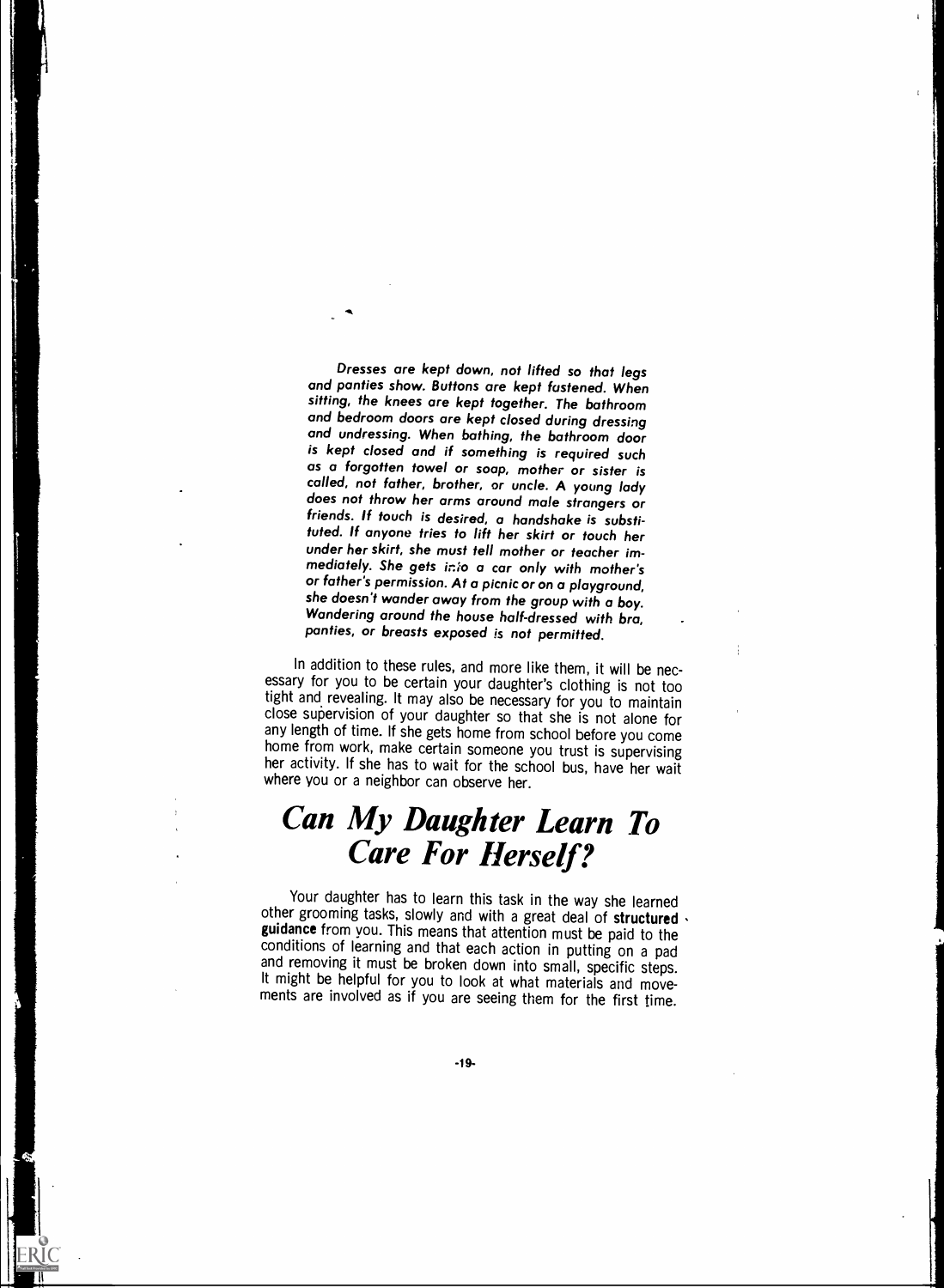

# Selection of the materials

ERIC

Select materials which are easy for her to handle and comfortable to wear. Sometimes trials with different pads and fasteners will reveal types which work best for your daughter. Some girls prefer the solid nylon hook (A) because for them it is more comfortable than a metal hook. For girls who have many involuntary motions of the hands, the fasteners with larger holes (A) (B) can be managed when a fastener with smaller holes (C) cannot. If the hook slips around so that she has difficulty holding it still, it will help to use belts which have the hooks stitched in so that the hooks are firmly attached (A-1) (B-1), or you might choose to do this to <sup>a</sup> belt yourself.

A belt which can be adjusted to fit increases comfort. For those who need additional clues to help them, the pads which are more pointed on one end help the girl to determine which end goes toward the back.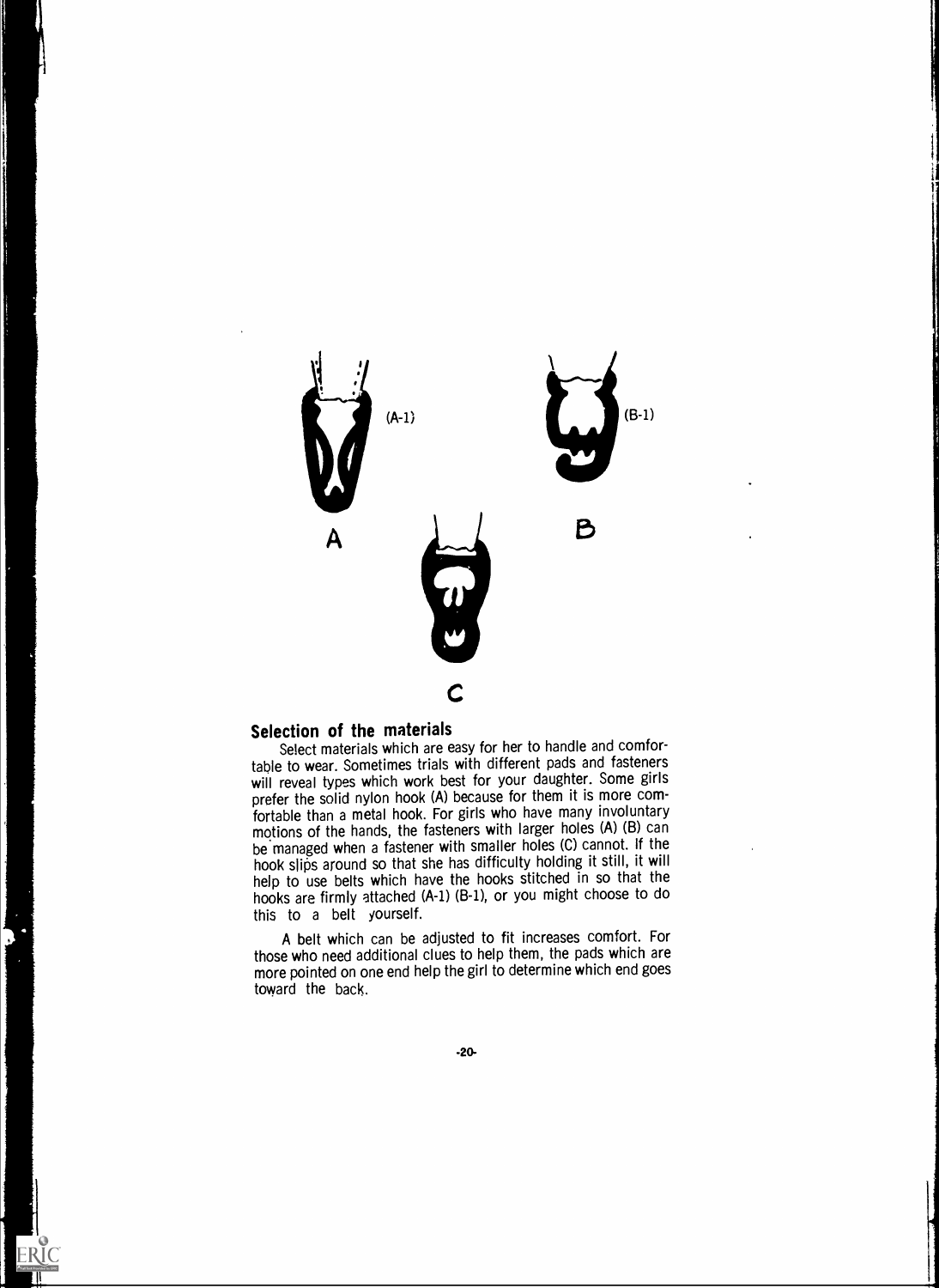#### Preparation of the environment

Prepare the bathroom so that your daughter can learn in there. If she learns to change her pad and wrap it for disposal in the bathroom, it will be easier for her to remember that this is an activity which is performed in the bathroom, even when she is away from home.

Have the necessary materials in a location which is accessible to your daughter and permanent. Keep the pads in a drawer or cupboard she can reach and avoid moving the supply of pads from the location she knows. Have a waste can in the bathroom so that she can learn to wrap and dispose of her used pads in there instead of flushing them away or carrying them out of the bathroom. Remember, if you use paper bags for disposal at home, they may not be available elsewhere. Your daughter needs to learn how to wrap a pad.

# Breaking down the task of menstrual hygiene

So that you might see which specific parts of the task may present difficulty to your daughter, it may be helpful for you to put on and remove a pad according to the directions which follow in the next section. Doing this yourself, privately, will help you to become aware of the detailed motions which are involved, and you will be able to pick out significant clues in looking and touching which will help you teach your daughter the correct sequence of movements. The more clues you can point out in the materials, the easiar learning the task becomes for your daughter. But you must help her to recognize these clues, for she tends not to notice significant details.

#### Putting on the pad

Begin by washing your hands. It is desirable if the top of the pad which goes next to the perineum is kept as clean as possible. Touching this part of the pad may be unavoidable if your daughter has involuntary movements of the fingers or if she needs to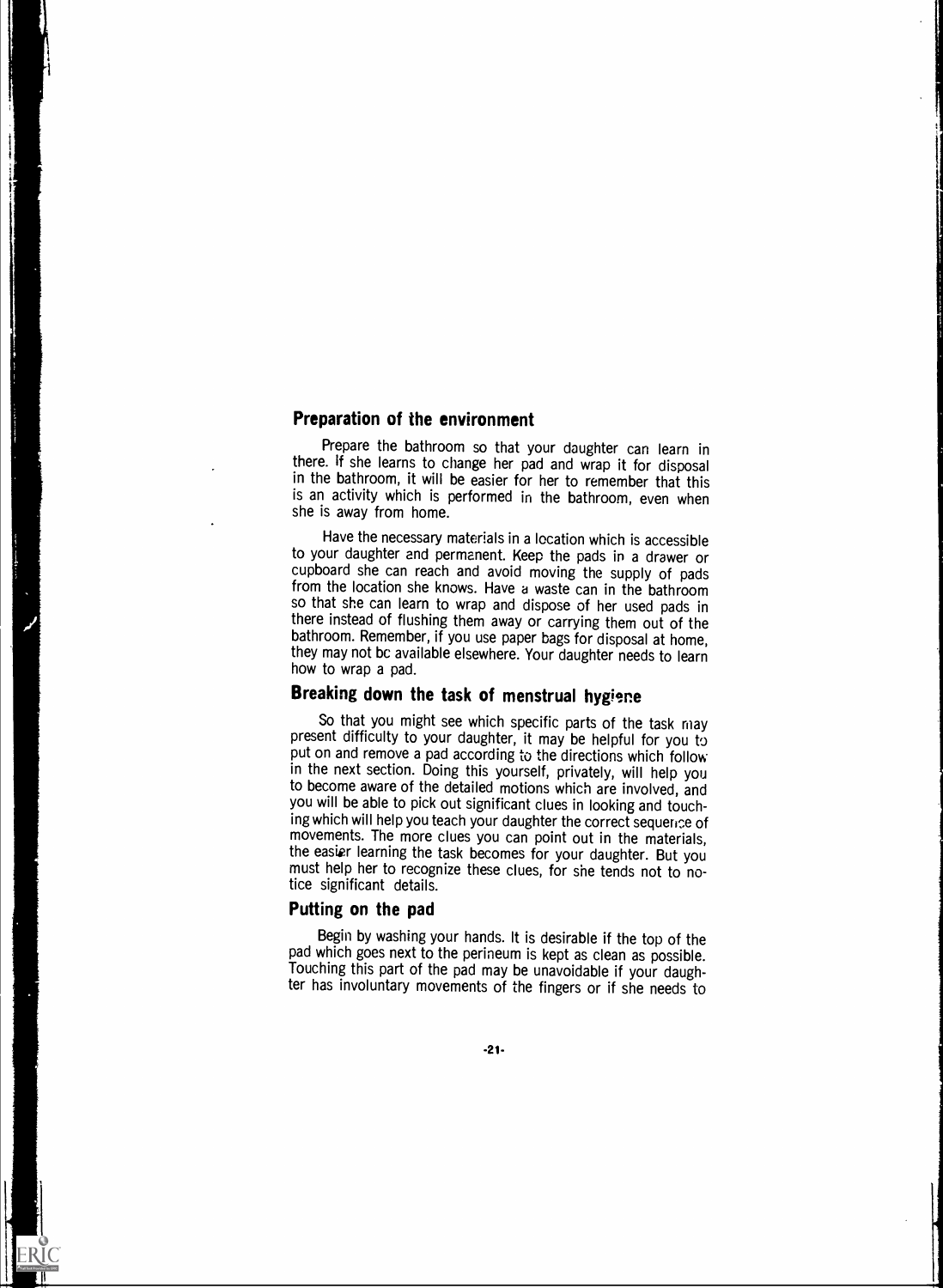feel the pad for the additional help the clues of touch give to her.

Sit down and draw the belt up over your knees with the tab fasteners centered between your legs. Remove a pad from the box while holding the pad by the tip. Check to see which side of the pad takes in moisture. The side which does not absorb moisture usually has a stripe or is colored.





The top or absorbable side may have the tabs folded over on it. This plain white side goes next to the skin after it is fastened at both ends.

 $\frac{1}{4}$ 

÷

The back or non-absorbable side ha<sub>-</sub> a colored stripe or is a solid color. This side goes away from the skin after it is fastened at both ends.

The belt is over your knees with the back fastener on top. Lay the pad on your lap with the plain absorbable side up and the pointed end toward your knees. At this point you do not see the stripe which marks the nonabsorbable side of the pad.



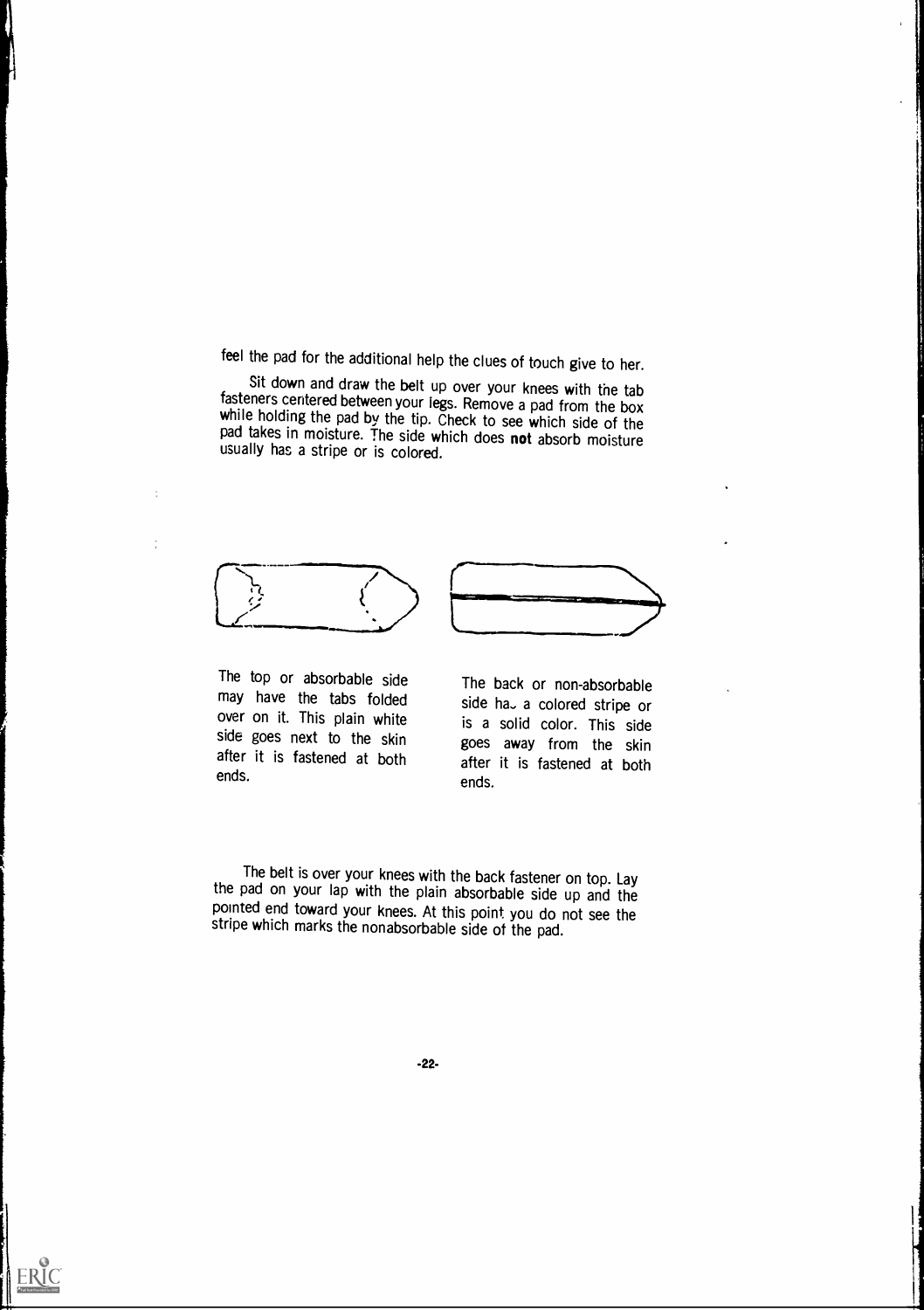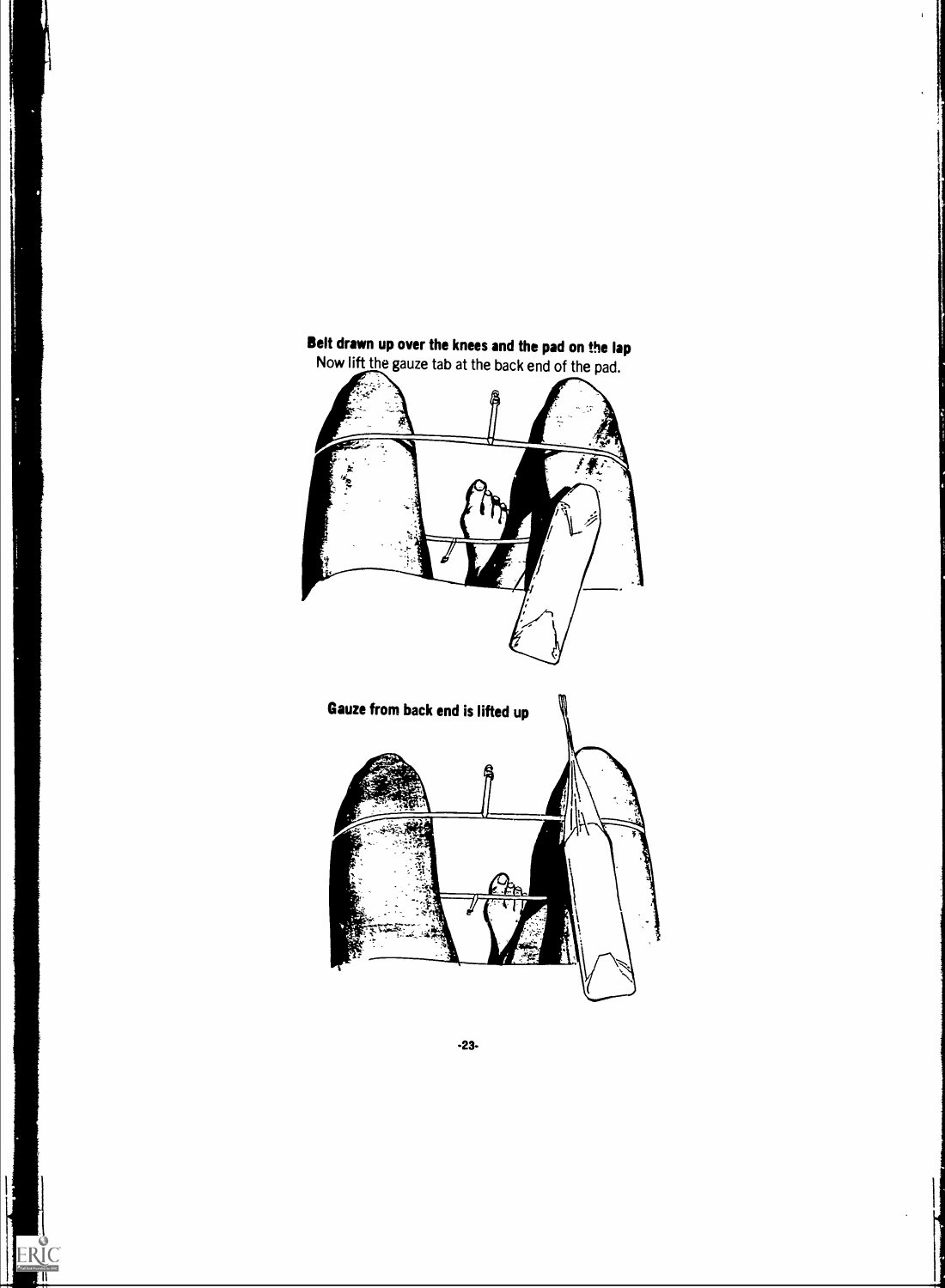Hold the tab near the end with one hand. Twist the last inch of the tab with the other hand. !f twisting the tab is difficult, moistening it slightly will help.

N

ERIC

 $\frac{1}{2}$  $\bar{1}$ 

 $\mathbf{I}$ 



Twisting the tab.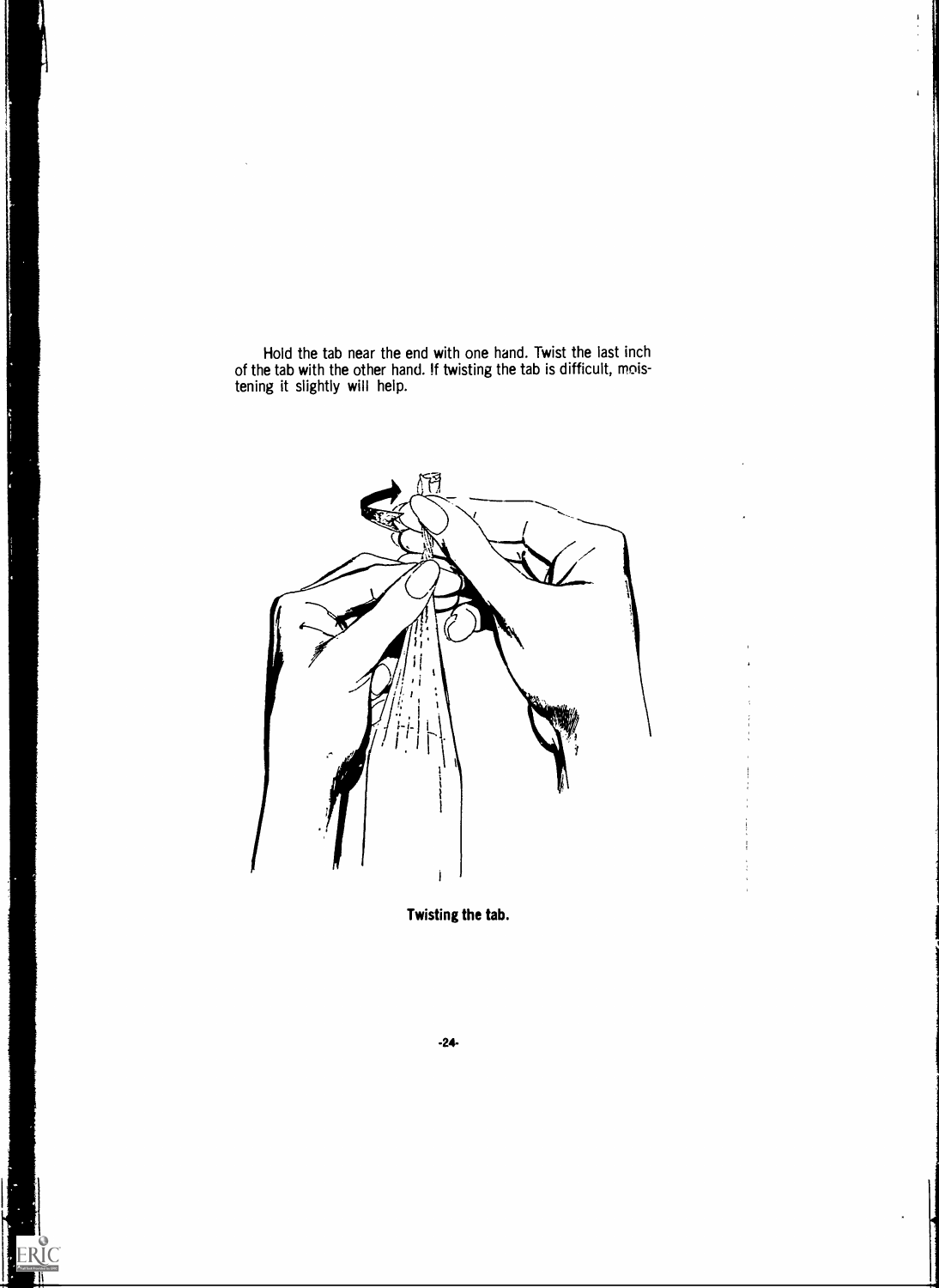Pick up the tab fastener and push the twisted tab through the large hole, from below the fastener in an upward direction. Puli the tab through the hole until you have as much of the tab as you need to fasten it securely.



Pushing the twisted tab through the hole.

ERIC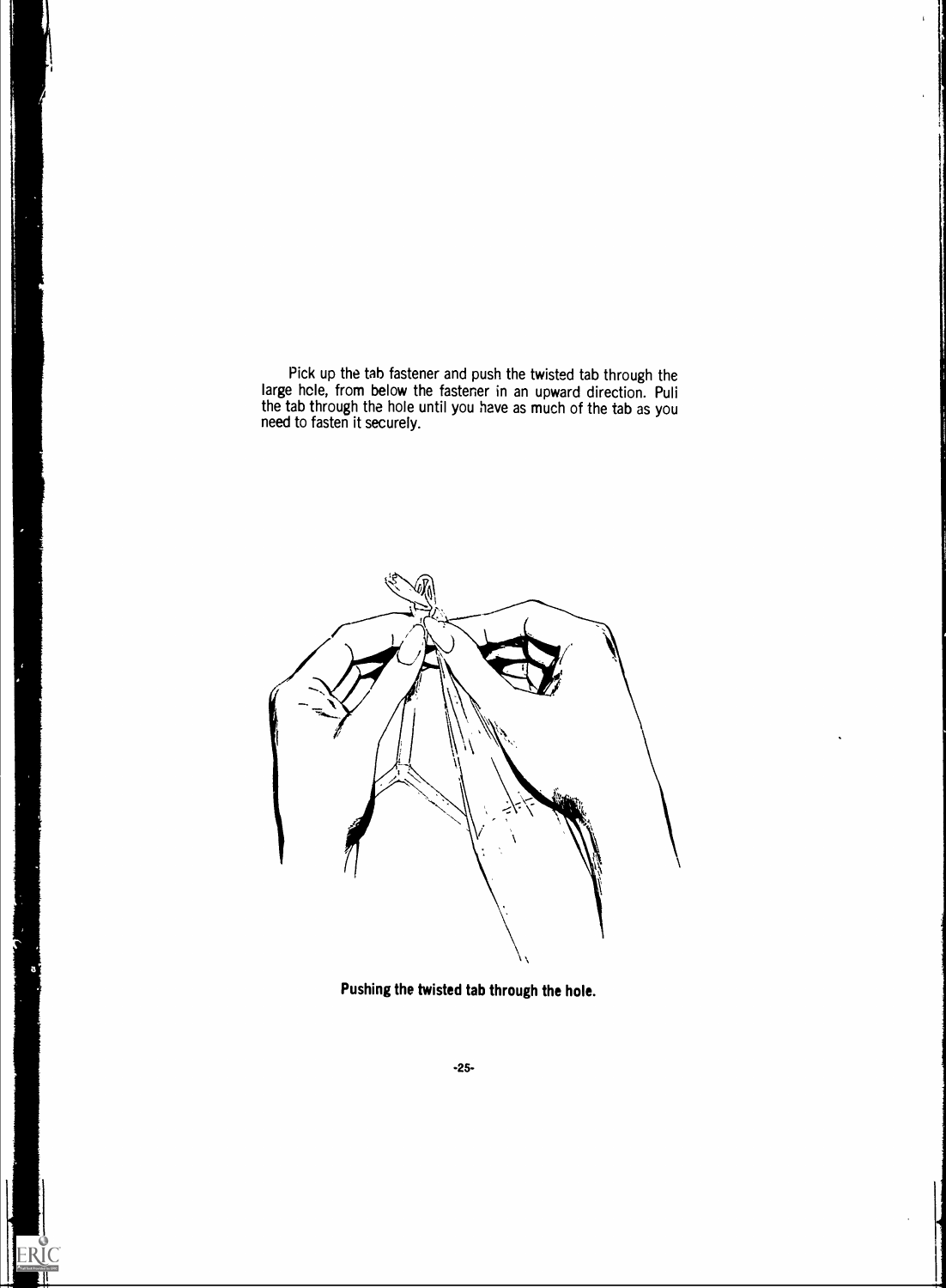# **Fastening the tab to the hook**

Pushing the twisted tab up through the large hole.



Pull the tab into the open hook and wind around again.

 $\mathbf{I}$ 



 $\begin{array}{c} \textbf{A} \\ \textbf{B} \\ \textbf{C} \\ \textbf{D} \end{array}$  $\bar{1}$ 

 $\bar{\pmb{\lambda}}$ 



This fastener has the simplest push through and pull up motion.

-26-



n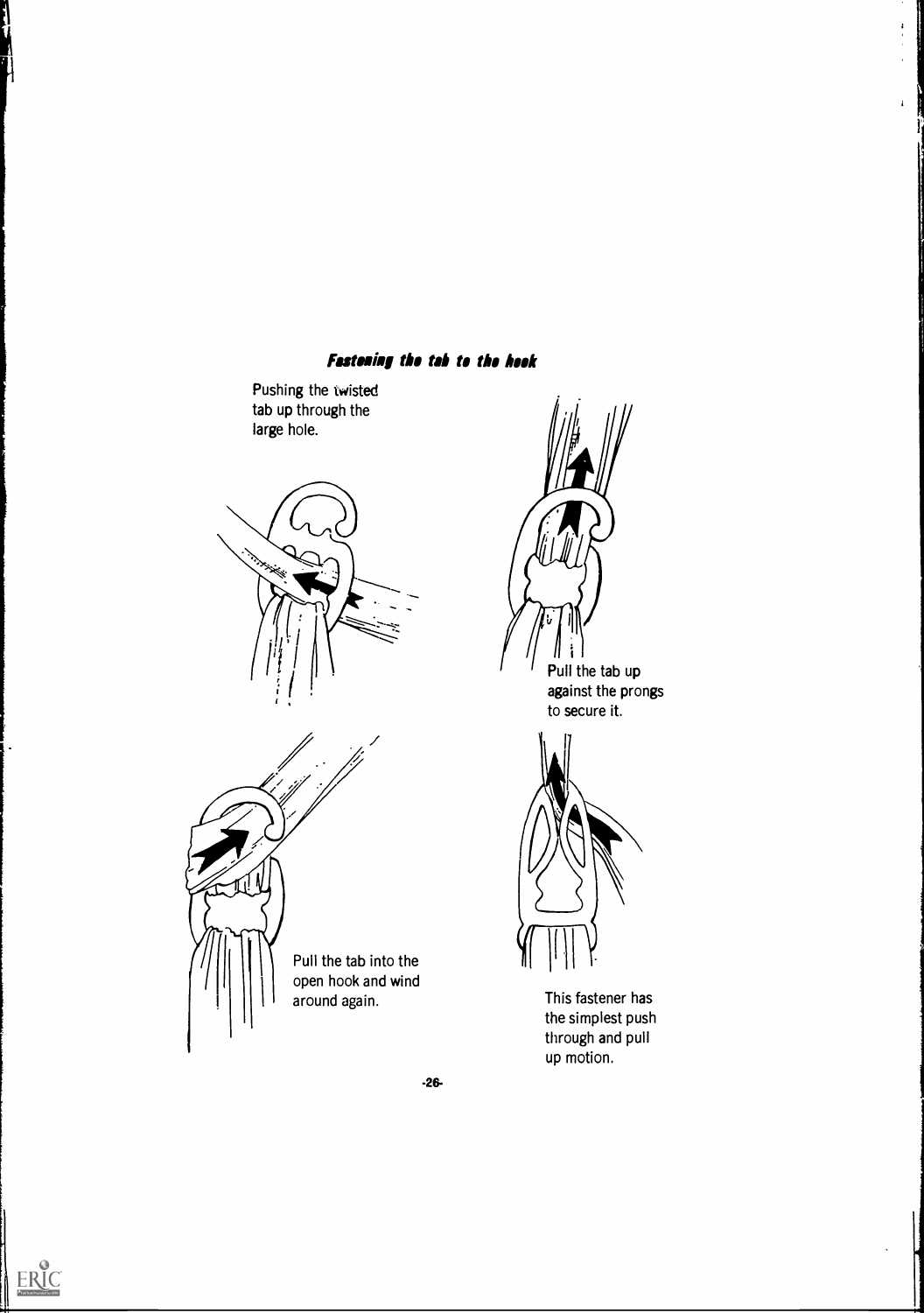

 $\mathbf{I}$ 



The hooked pad is on your lap with the plain absorbable side facing you.

Now, move the pad to the left around and under your knees so that the fastened pad is under your knees and the unhooked fastener is on top.

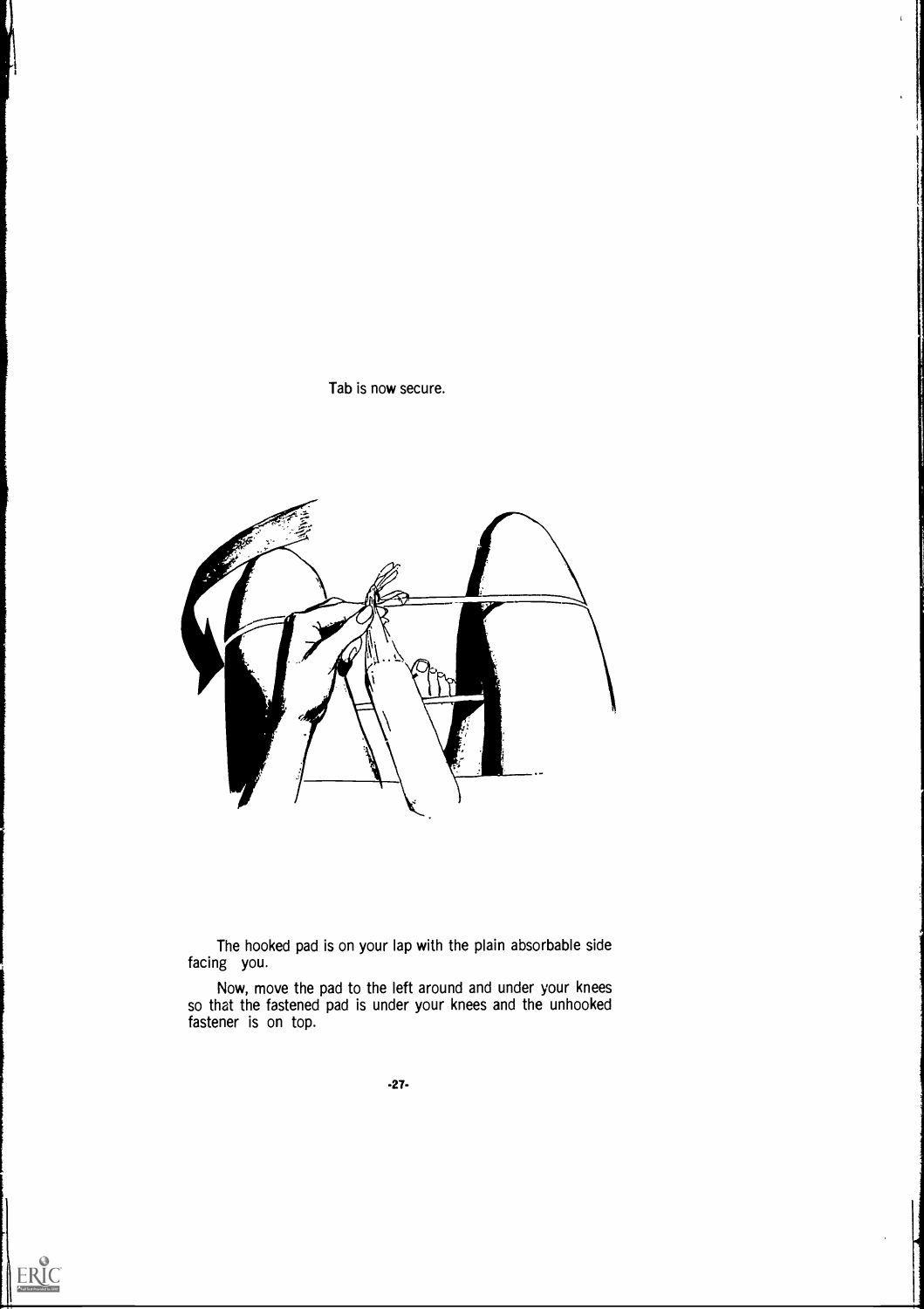The back of the pad is hooked and the front hook is on top. Pick up the unfastened tab from under your knees. Lift the end of the tab, ready to twist.

 $\begin{array}{c} 1 \\ 1 \\ 1 \end{array}$ 

 $\frac{1}{4}$  $\hat{\mathbf{r}}$  $\hat{\mathbf{r}}$ 



Lifting the unhooked tab The plain side of the pad is toward you.

-28-



||<br>|-<br>|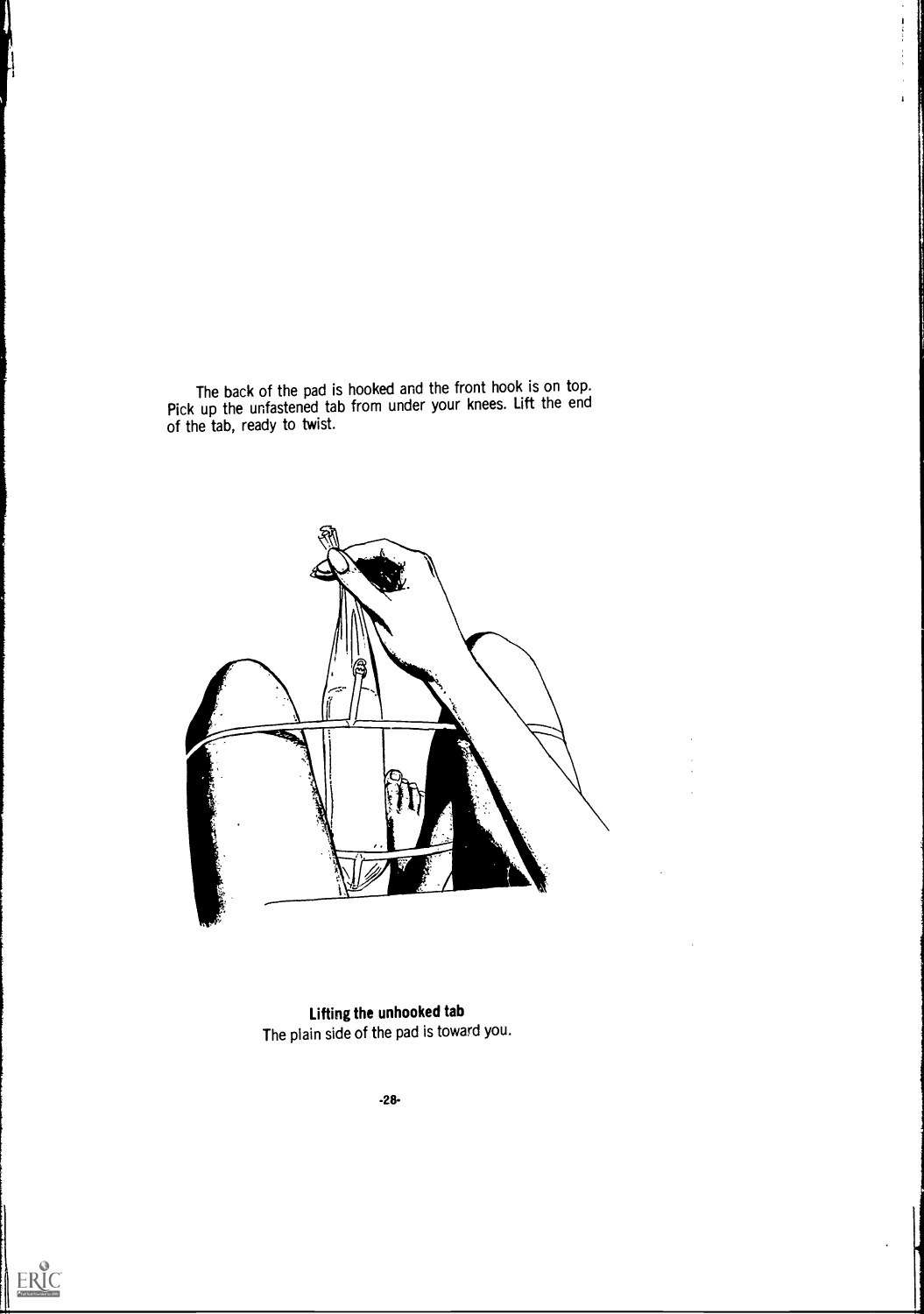Attaching the front side of the pad

ERIC

 $\frac{1}{\epsilon}$ 

 $\overline{1}$ 



Twist the front side of the pad tab. Push it up through the fastener and hook it. Then stand up and pull up the belt so that the fastened pad fits snugly between your legs.

-29-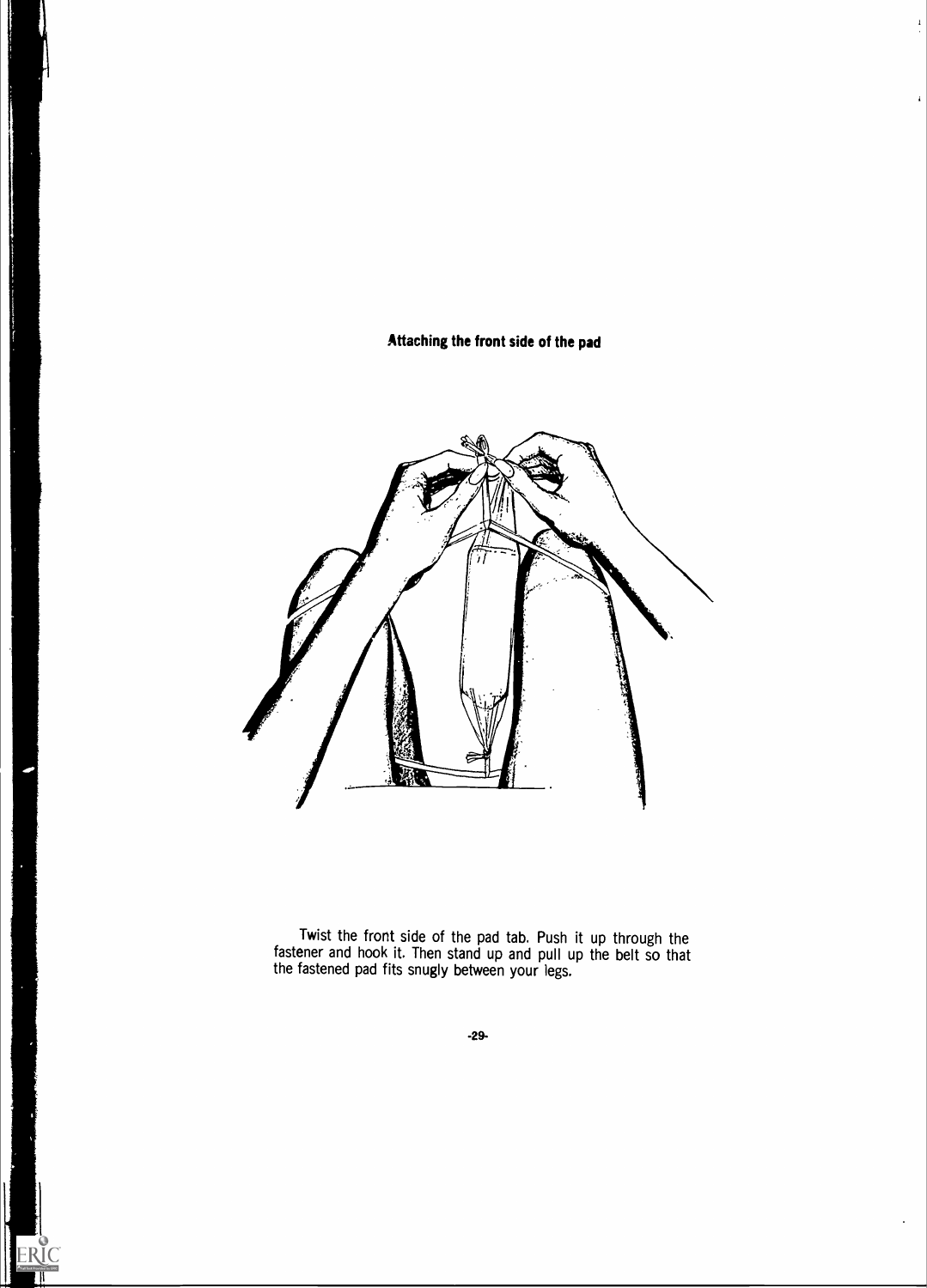When removing the pad, first tear a length of toilet tissue and put it on your lap. Unfasten the front hook and tab. Fold the pad in half after the from, tab is unfastened. The striped side shows on the folded pad. Bring the folded pad, still hooked on one end, up to the top of your lap and unhook the remaining fastened tab.

 $\mathbf{A}^{\top}$ 



Wrap the pad with toilet tissue and throw it in the waste can. Wash your hands.

 $\frac{1}{3}$ 



 $\mathbf{I}$ 

 $\mathbf{i}$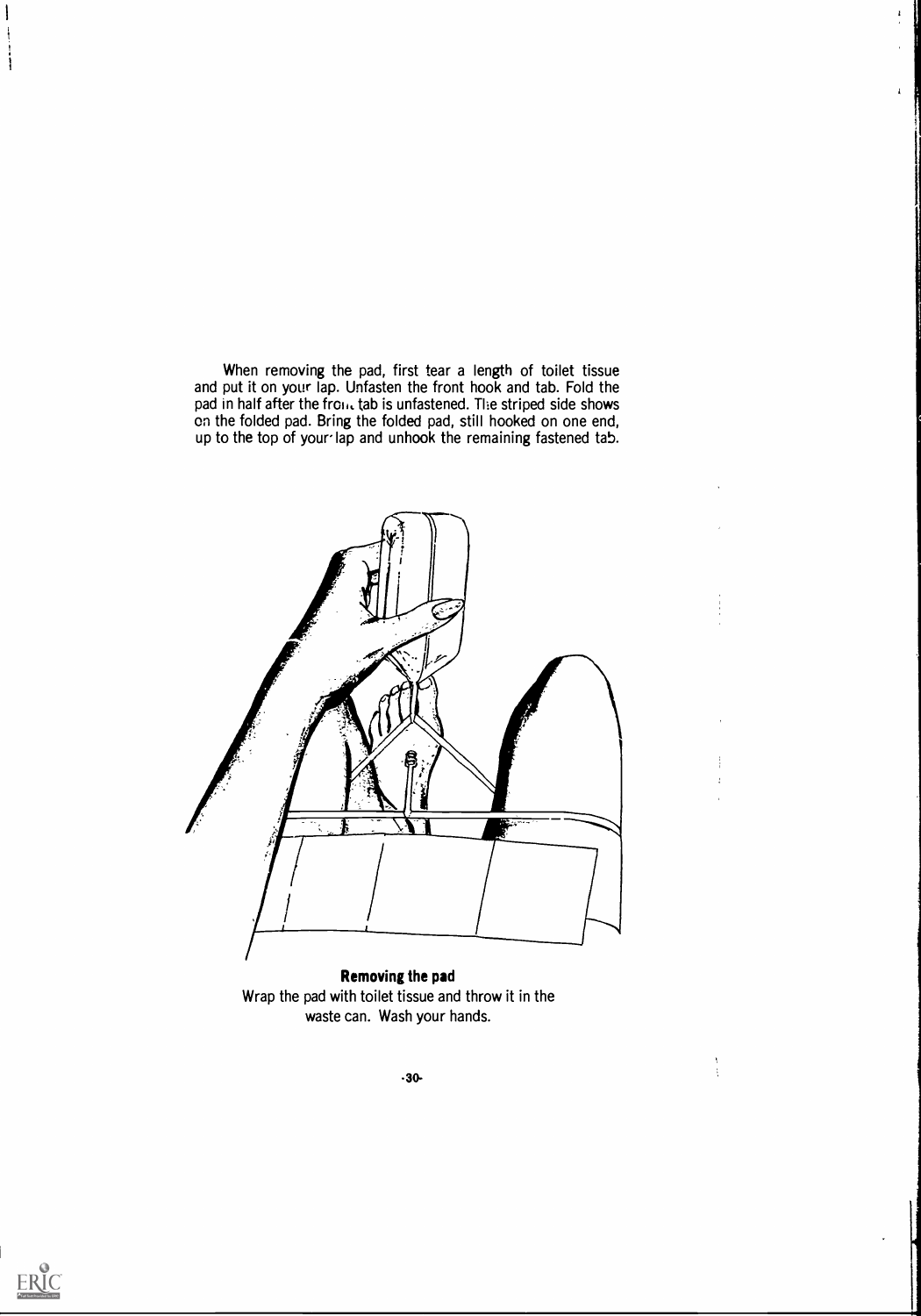# Demonstrating and practicing

After you have familiarized yourself with the suggested method, have your daughter put on the belt and you face the materials as she does while you show her the movements which are required to attach the pad. After you have demonstrated, have her try to do it. Watch as she does it to see if any part of the attaching presents any difficulty to her; she may not be able to twist the tab, or thread the tab through the hole, or hook it. You may have to repeat the demonstration again and again. It may be helpful if you hold her fingers in yours to show her how to twist the tab, or how to do any part of the task.

If one small part of the whole method is difficult for her, have her practice this part until she is ready to go on to the next part. Practice sessions should be kept short and frequent, about ten minutes daily.

Once attachment has been mastered, practice sessions should include all the behaviors, from washing the hands to disposing of a "soiled" pad and was:ling the hands again.

#### Maintaining consistency

It is most important that you maintain consistency, or keep things the same as much as possible. You can do this by having your daughter practice in the bathroom, and by having her use only one kind of pad and one kind of fastener hook. If she learns the movements for one kind of fastener, it will be confusing for her to use another and may even result in her undoing her work. New materials would differ in details which would not appear significant to her. Therefore, she might not make the necessary changes in motions to adapt to the new materials.

# Scheduling pad changes

If your daughter is unable to judge when she needs a change of pad, it will be helpful to schedule times of changing for her. The frequency of changes will be determined by the amount of flow and the odor of the discharge. Deodorant powder is available to counteract the odor, and maternity pads, which are larger and thicker, will reduce the frequency of changes. These pads are presently used only by hospitals, so they are available only in case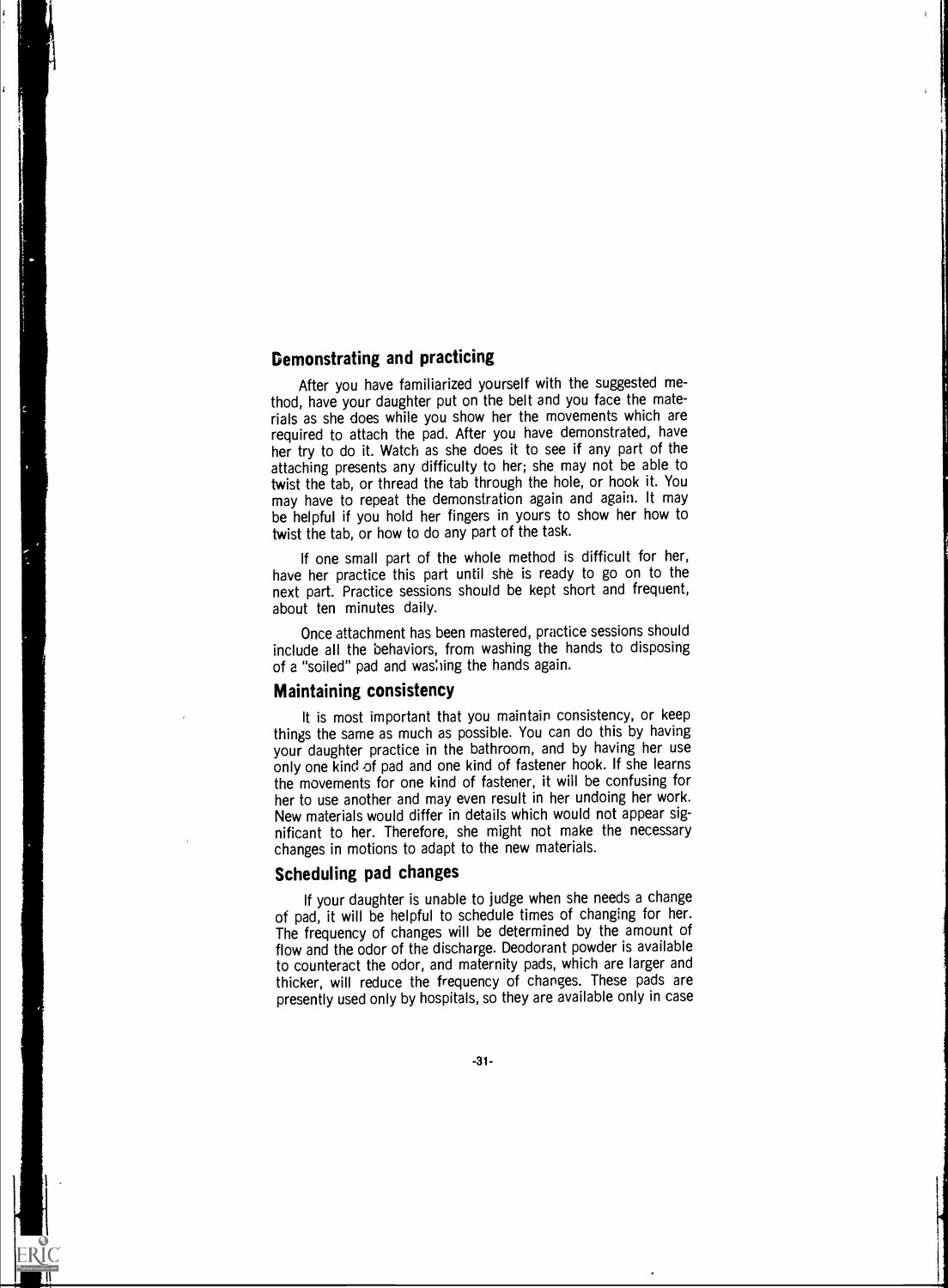lots However, you might be able to arrange for smaller purchases with a hospital supply firm. The manufacturers of feminine hygiene supplies are constantly working to develop better products, and you might find a pad of suitable thickness available commercially.

Depending upon the need, you might figure out a schedule for your daughter which is based upon times she washes before meals and before bed time, or which correlates with the times the children are released from class for toileting, or between classes. Your daughter's school will most likely be happy to help you plan an appropriate schedule.

Because your daughter very likely will have to change her protection during the time she is at school it would be helpful for you to see the bathroom where she is going to do this, to be certain that the method she learned at home can be accomplished at school. The location of the waste basket will likely be changed, and sometimes toilet tissue is not a continuous roll. Your daughter may need your help to accommodate to new conditions in the school bathroom.

Your daughter may also need your help to know what to do if menstruation starts at school. She might keep some materials in her locker for this purpose, but it would also be helpful to have her learn how to operate the coin dispenser.

#### Alternative Methods

 $\mathbf{r}$ 

l

;

 $ER^{\bullet}_{\mathbf{C}}$ 

Other methods of menstrual grooming are also appropriate. Given this example of breaking down the larger task into its component parts, you may prefer to teach your daughter another method, still using the same principle of structured guidance.

You may wish to have her learn to attach both ends of the pad with the belt on her lap. She would then step into the belt and pull it up as she does her panties. With this method she would have to use the extra motion of standing up to remove the belt whenever she needed a pad change.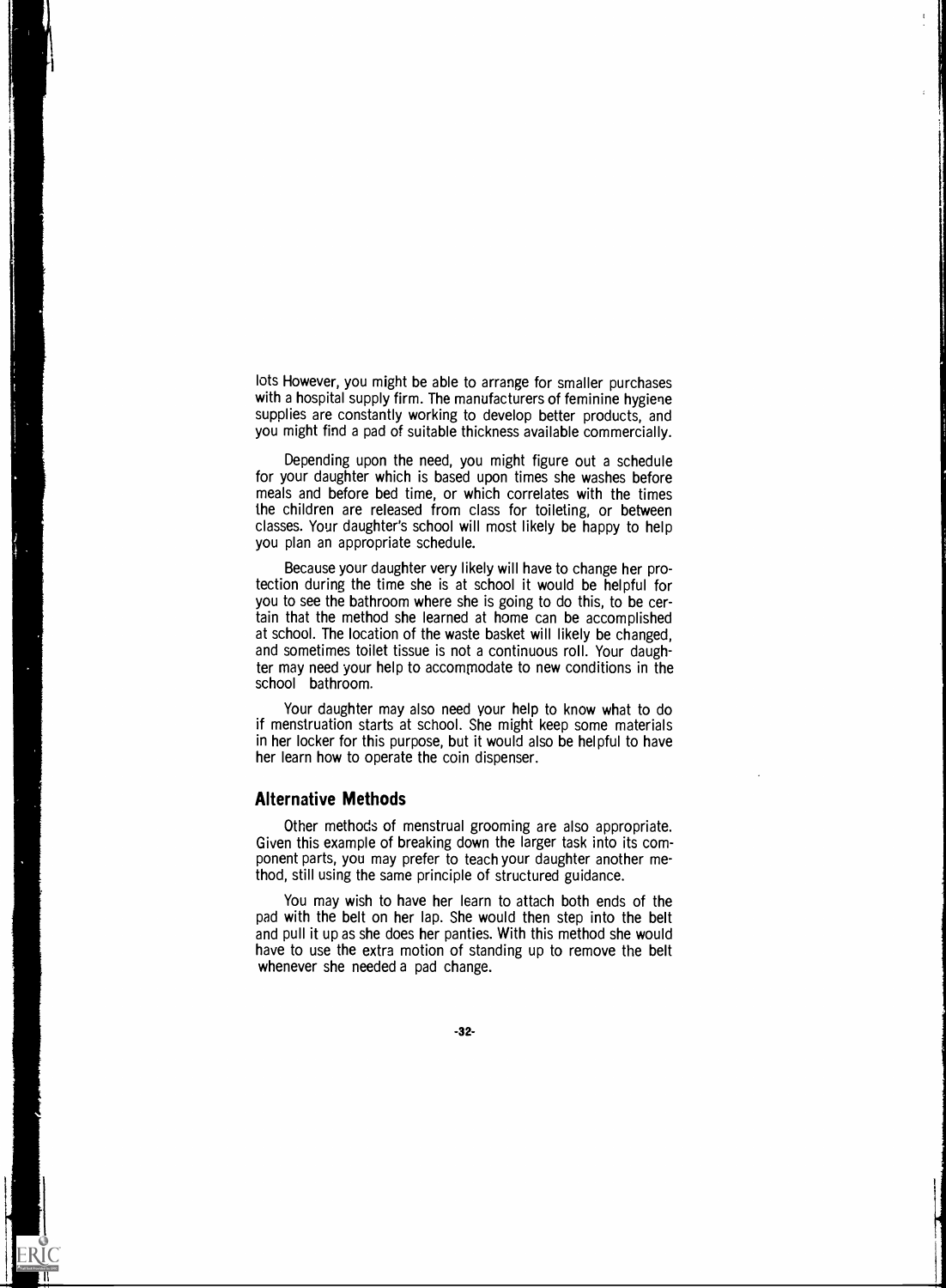Panty garments which have a plastic crotch protection and tabs attached directly to the panties are also available. If you decide to have your daughter use this type of protection, it is advisable to make certain that the fasteners are securely attached. It may be necessary to sew the fasteners in to avoid having them come out during the attaching of the pad tab. Other panties have pockets in the crotch area into which a pad can be easily fitted. Pinning or attaching to a tab is not required with this panty garment.

Another method is simply to pin the pad to a pair of pants. This can be rather costly in lingerie repairs, and for many girls would require the use of fairly large pins.

### On The Use of Tampons

ERIC

The use of tampons can also be taught to your daughter. There are several advantages to this method. With the tampon there is less possibility of odor since the protection is closer to the source of the flow. There are few fine finger motions involved in inserting a tampon. Discarding is simple because the tampon is just flushed away. The tampon can be carried more unobtrusively in your daughter's purse than a pad and belt; if her cycle is irregular she can always be prepared. Tampons are more comfortable to wear, particularly for those girls who find the bulkiness of the pad irritating to the genitals. One disadvantage is that the first insertion may cause some pain if the hymen is not sufficiently dilated.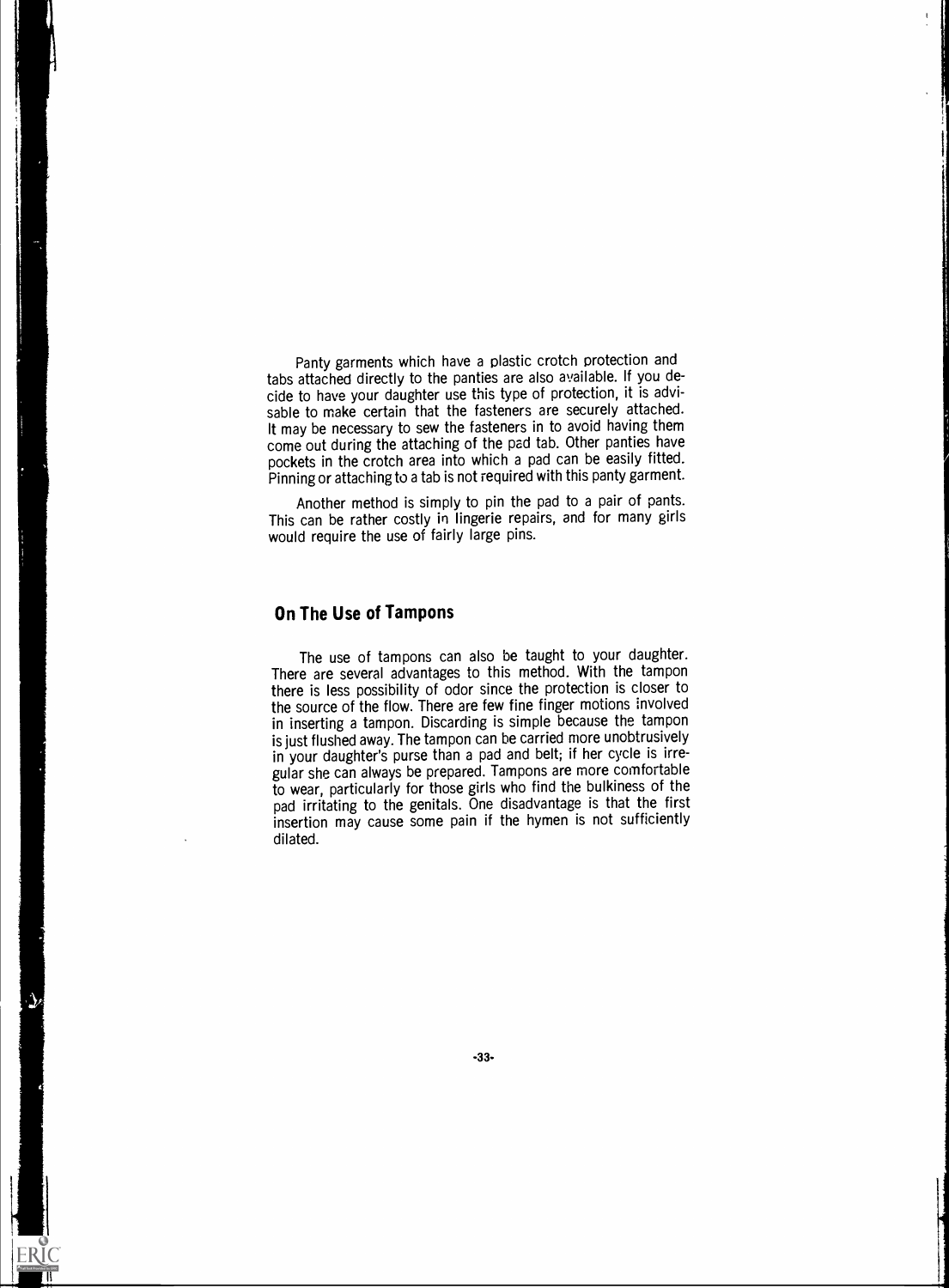Several measures will be helpful to reduce discomfort during first use of a tampon:

 $\mathbf{I}$ 1

- I. Don't tell your daughter it won't hurt. Rather, tell her it may hurt, and that the hurt will not be more than she can tolerate because she can take as long as necessary to make the first dilatory insertions.
- 2. The first insertion should immediately follow a warm tub bath, when the muscles will be more relaxed.
- 3. Your daughter should assume one of two positions for insertion, either a half crouch position or standing with one foot raised and resting on the toilet seat.
- 4. A mirror is very useful to help your daughter see where she should insert the tampon. You could help by holding the mirror as she holds her labia or lips apart. She may need your help guiding her hand to the vaginal opening.
- 5. A well lubricated, small size tampon can be partially inserted, with gentle pressure, to dilate the hymen. Dilatation is more comfortable if the tampon used has the shape and size of a little finger and is not encased in a cardboard applicator. Kimberly-Clark Corporation has a kit available which contains instructions and materials for first time use including lubricant and a small tampon. Dilatation is accomplished with a slow, steady pressure toward the small of the back. Several partial insertions may be required. Frequently complete insertion is possible because the opening of the hymen is large enough to accommodate the small tampon.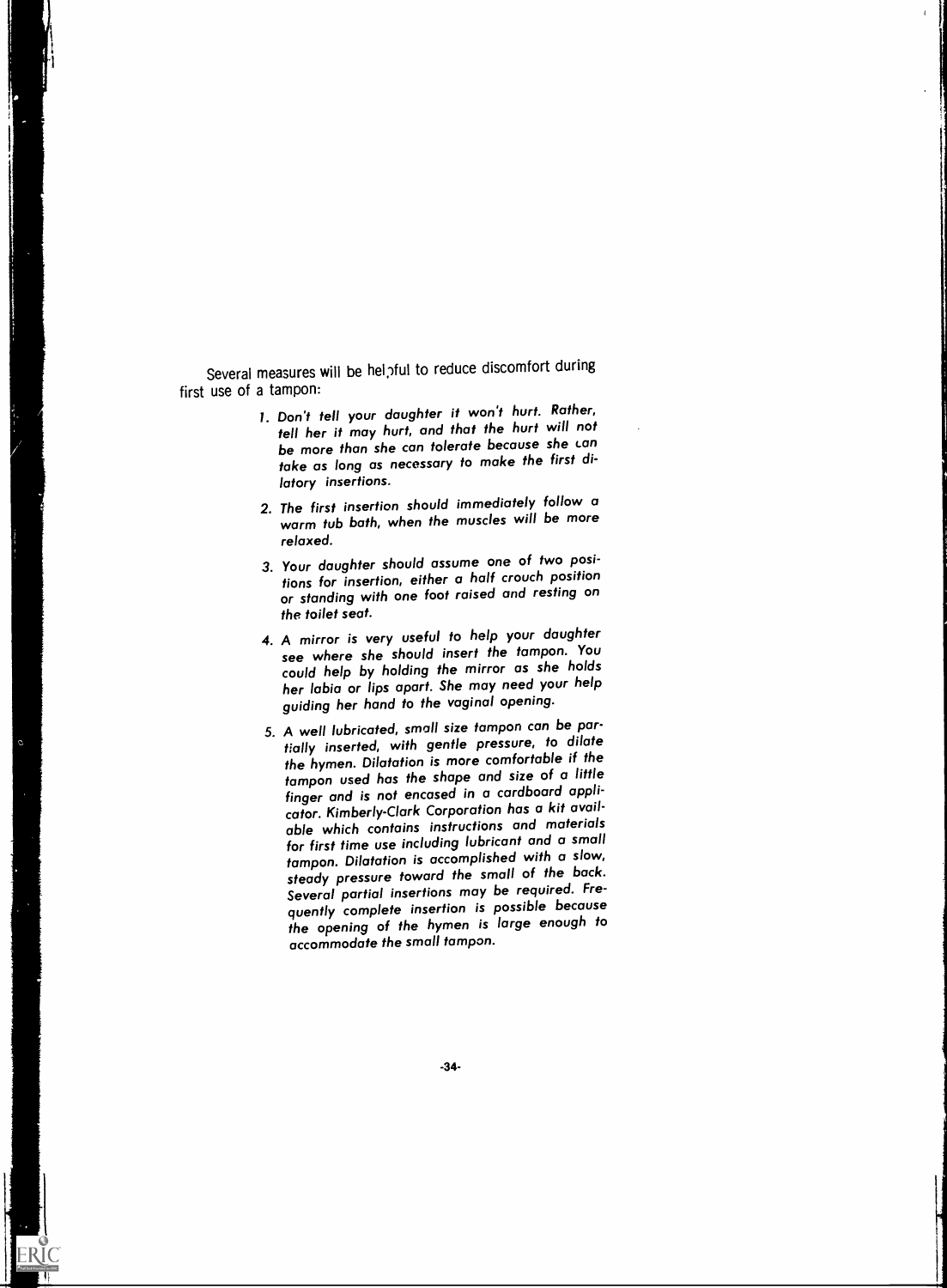Remember, if you decide to teach your daughter how to use tampons, the first step in the routine must be to feel for the removal string. This is essential to avoid forgetting about the previously inserted tampon.

# What self-care means for your daughter

For your daughter, as for all girls in puberty, there is some need to feel the independence which approaching adulthood implies, even if this need is somewhat reduced for her. When she has mastered this task, which is the right of young ladies, she can indeed feel proud of this independent behavior, especially if you tell her, "You're a young lady now."

# Where Can I Go For Help?

The nurse at your daughter's school or the public health nurse has had experience with teaching menstrual hygiene. Contact your school or the district health office to find out how to have a nurse come to your home.

Frequently, discussions about puberty arise in Parent Teacher Association meetings, and parents learn that they have common concerns and workable solutions.

As mentioned before, your physician can be of great help to you at this time, both to counsel and to prescribe.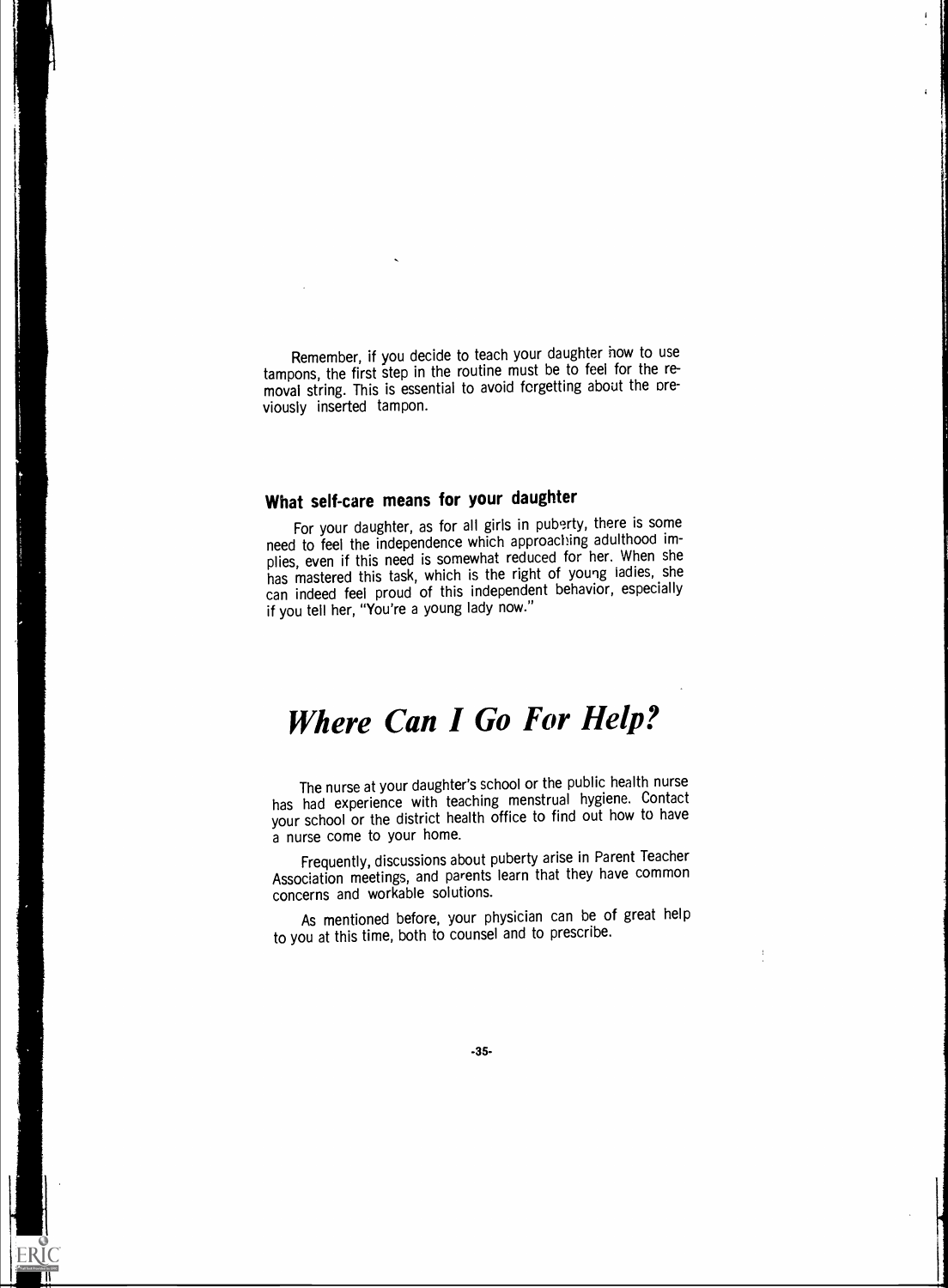# **Definitions**

 $\mathbf{I}$ 

The following terms are defined in simple words so that you can help your daughter to learn the correct and most acceptable words for sexual organs and functions. Pictures, pointing to the parts on your daughter, and demonstrations like those suggested earlier will provide the more concrete clues she may need to help her understand.

- Abortion ending a pregnancy before the fetus is three months old.
- Areola the circle of darker skin around the nipple of the breast.

Breast bud - the slightly raised areola.

**Cervix** - the opening of the uterus or womb.

- Conception the joining of sperm and the ovum occurs after intercourse if the ovum is ripe enough for the union.
- **Contraception** a way of preventing the joining of the sperm and the ovum without preventing intercourse; stopping a baby from forming.

**Fertility** - the ability to produce babies.

Fertilization - the same as conception; the union which is the very beginning of a baby.

Genital - the sex organs.

Heterosexual - involving both sexes, boys and girls.

- Intercourse  $\cdot$  the act of mating; the movement of the penis in the vagina which causes the male to squirt sperm in a small amount of liquid into the vagina.
- **Labia** the lips or pads of  $f^{-1}$  at the opening of the vagina.

**Leukorrhea - a whitish, sticky \ aginal discharge.** 

Mammary tissue - breast tissue.